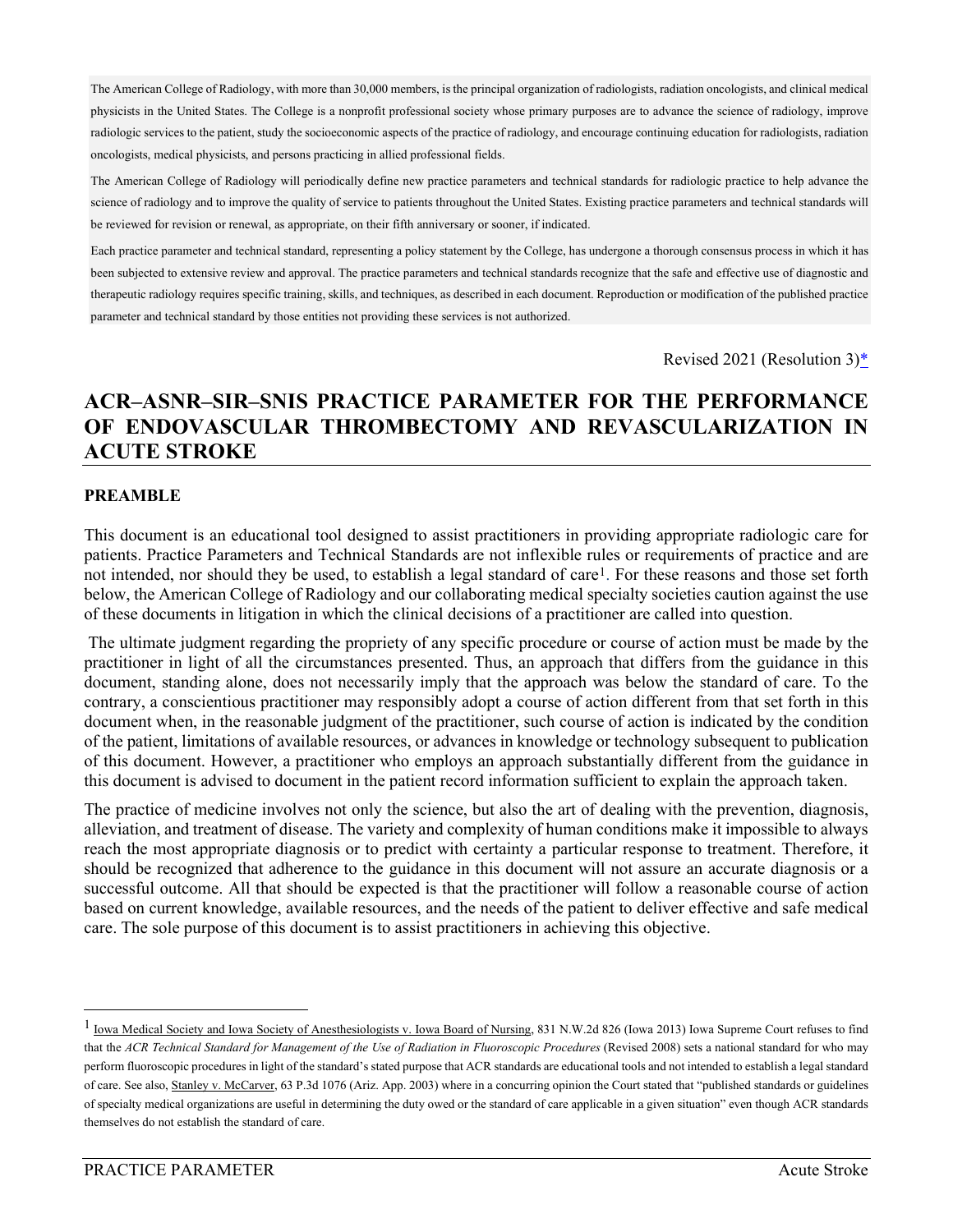#### **I. INTRODUCTION**

This practice parameter was developed and written with the collaboration of the American College of Radiology (ACR), the American Society of Neuroradiology (ASNR), the Society of Interventional Radiology (SIR), and the Society of NeuroInterventional Surgery (SNIS).

This practice parameter will focus on several areas: i) recent advances in endovascular stroke care, ii) qualifications and responsibilities of the endovascular stroke team, iii) recommendations regarding equipment and instrumentation, iv) technical aspects and/or recommendations regarding performance and reporting of the endovascular procedure and periprocedural care, and v) recommendations on quality control and performance improvement.

Every year in the United States, an estimated 795,000 people suffer an ischemic stroke. It is estimated that 10%, or nearly 80,000, of these strokes will be caused by an emergent large-vessel occlusion (ELVO) affecting the intracranial internal carotid artery, the proximal middle cerebral artery (MCA), the intracranial vertebral arteries, or the basilar artery [\[1-3\]](#page-15-0). The sequelae are devastating: ELVO strokes are associated with greater symptoms and worse outcomes, for a disease that, overall, remains a leading cause of death and disability and has been associated with indirect and direct societal costs of up to \$34 billion [\[4](#page-15-1)[,5\]](#page-15-2).

The status of endovascular stroke therapy changed significantly in 2015 with the publication of 5 randomized controlled trials that showed a substantial benefit of mechanical thrombectomy in select patients presenting with acute neurological symptoms attributable to a large-vessel occlusion within 6 hours from time of symptom onset [\[6-10\]](#page-15-3). There are an estimated 24 ELVO strokes per 100,000 people per year in the United States. Some regions in the country are performing 10 to 12 endovascular stroke procedures per 100,000. The national average is between 3 and 6 endovascular stroke interventions per 100,000 people [\[3\]](#page-15-4). These estimates suggest a potential for significant growth in the endovascular stroke procedure volumes.

Endovascular treatment of ELVO acute ischemic stroke (AIS) has evolved rapidly in the last decade. With the advent of endovascular treatments, patients with ELVO AIS, a condition that carries severe morbidity and mortality, can recover significant neurologic function. New thrombectomy devices, imaging techniques, and systems of care have revolutionized the care of patients who experience stroke. Within the first 6 hours after onset of symptoms, many patients can be treated safely and effectively, with good clinical outcomes achieved in a significant number of cases. Additionally, more recent clinical trial results show that many patients who awaken with stroke symptoms or are treated between 6 and 24 hours of symptom onset may also benefit provided they have favorable imaging profile (eg, DAWN or DEFUSE-3 [\[11,](#page-15-5)[12\]](#page-15-6)). This further increases the number of patients eligible for mechanical thrombectomy. The practice parameter outlined below will evolve based on new clinical trial results and other lines of evidence.

For additional information on definitions, see Appendix A.

## **II. INDICATIONS AND CONTRAINDICATIONS**

#### A. Summary

- 1. Class 1 recommendations based on *Level A* indications for endovascular revascularization include, but are not limited to:
	- a. Treatment of adult patients with major stroke symptoms (National Institutes of Health Stroke Scale (NIHSS) score of >6) caused by large-vessel occlusion (Internal Carotid Artery (ICA) or M1 segment of the MCA).
	- b. Endovascular treatment, which can be initiated within 6 hours of symptom onset based on demonstration of intracranial large-vessel occlusion and lack of imaging contraindications or which can be initiated 6 to 24 hours after symptoms onset based on advanced imaging criteria.
- 2. Current contraindications for endovascular intervention based on a consensus of expert opinion include, but are not limited to: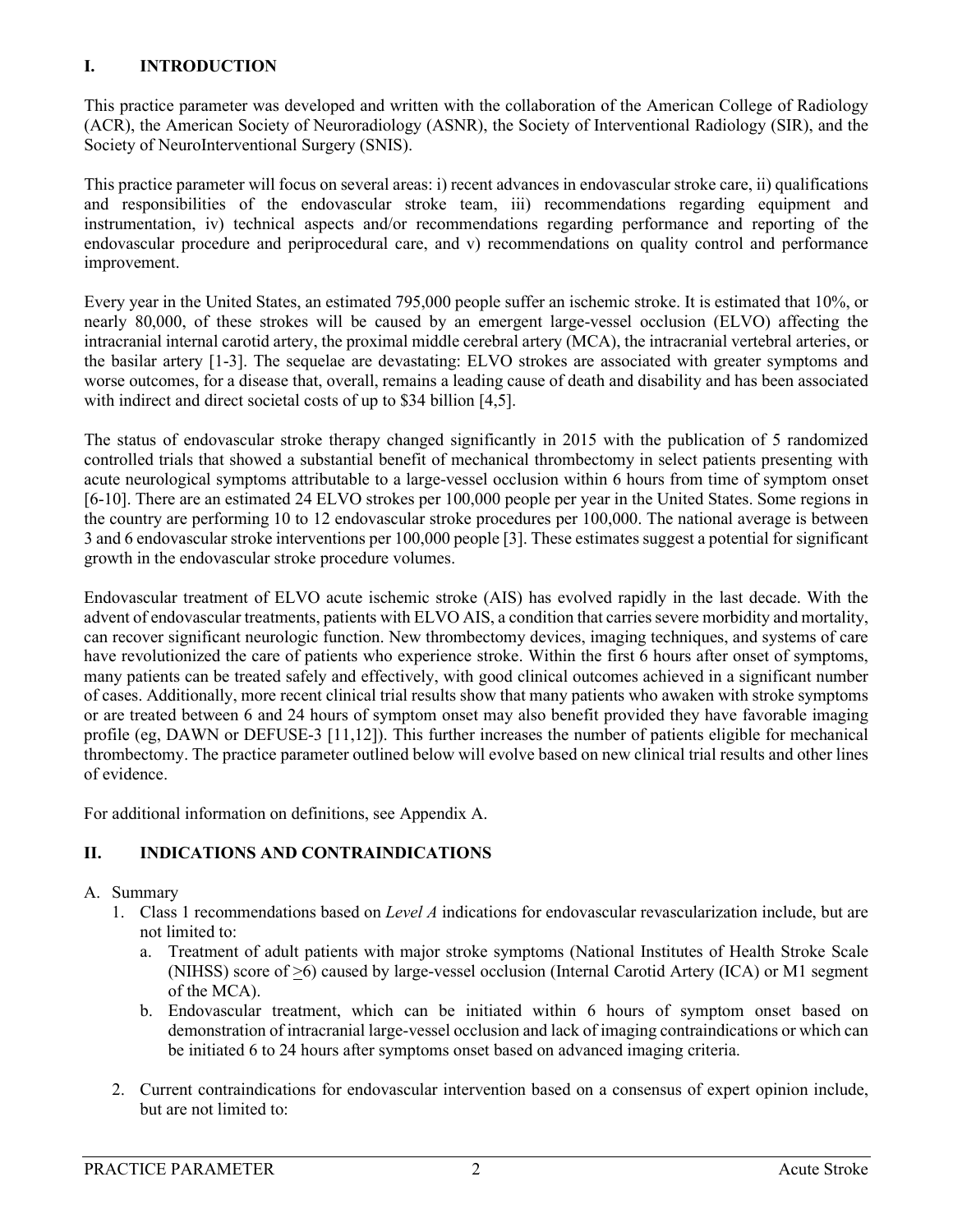- a. Evidence of a large irreversible infarction (greater than one-third of the MCA territory or Alberta Stroke Program Early Computed Tomographic Score (ASPECTS) of <6) in the territory of the index vessel.
- b. Severe baseline functional (cognitive and/or medical) disability that would render the potential benefits of revascularization negligible.
- c. Presence of intraparenchymal hemorrhage in the territory perfused by the ELVO at the time of imaging evaluation.
- 3. There is mounting evidence that suggests that some patients who do not meet Class 1 *Level A* eligibility criteria may also benefit from treatment. Thus, it may be reasonable to treat some patients outside Class 1 recommendations.

#### B. Discussion

This section of the practice parameter concerns the clinical indications for endovascular revascularization in patients with acute arterial ischemic stroke. Guidelines concerning the technical aspects of revascularization are covered elsewhere.

The indications and contraindications described above have been endorsed by numerous professional societies focused on cerebrovascular diseases that include physicians in the fields of neuroradiology, interventional radiology, neurointerventional surgery, neurosurgery, and neurology. Although these standards are the current Class 1 recommendations, some publications indicate that up to 40% or 50% of the patients treated are outside of the Class 1 recommendations of the American Heart Association (AHA) [\[13\]](#page-15-7).

The inclusion and exclusion criteria are based on the following concepts:

- Patient selection for endovascular stroke treatment presumes that the potential morbidity and mortality of the untreated stroke is greater than the risk of intervention. For example, a minor stroke that is unlikely to cause significant long-term disability does not generally justify an invasive procedure that may be more likely to cause greater harm than the stroke itself.
- NIHSS is the widely accepted clinical means of quantifying stroke severity. Current accepted definition of severe stroke is NIHSS >6.
- Likelihood of a good clinical outcome in stroke depends on the timeliness of cerebral reperfusion.
	- 1. Patient Characteristics

#### Stroke Severity

The NIHSS cutoff determining "major stroke symptoms" has evolved over time with a general trend toward treating lower NIHSS. Early endovascular stroke trials that focused on intra-arterial thrombolysis defined major stroke as having an NIHSS  $\geq$ 10 [\[14\]](#page-15-8). This threshold was based on the low likelihood of a good clinical outcome when patients at or above the threshold stroke severity were not treated. Subsequent trials lowered the definition of major stroke to any stroke having an NIHSS ≥8. This change was also based on the observation that patients with strokes less severe than the selected severity threshold had a reasonable chance of a good clinical outcome if left untreated.

• Most recently, the definition of major stroke for the purposes of endovascular therapy selection has been lowered to NIHSS  $\geq 6$  [\[7](#page-15-9)[,9](#page-15-10)[,15\]](#page-15-11). The presumption is that patients with minor strokes defined as NIHSS ≤5 are less likely to have a poor neurological outcome than if they undergo an endovascular procedure. However, some practitioners choose to treat patients with low NIHSS, particularly in the context of aphasia or where there is concern of worsening NIHSS in the setting of ELVO with fluctuating luminal patency.

Although this guideline is well founded in principle, there are some patients who present with minor stroke symptoms due a large-vessel occlusion that clinically worsen late in the course of their stroke because of collateral failure. Although such patients may have benefited from early treatment, they are often not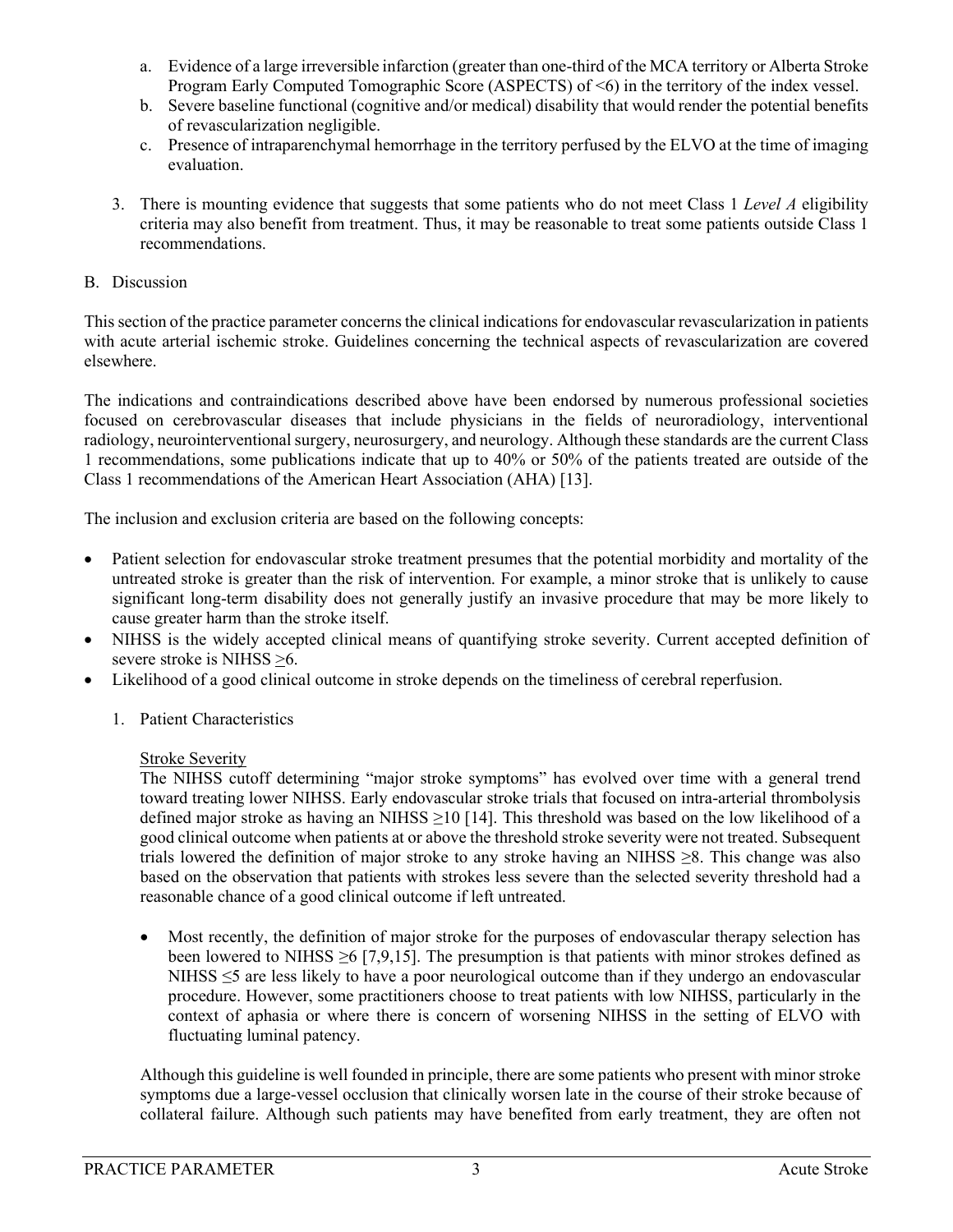eligible for treatment when their symptoms worsen late in their clinical course (6 to 24 hours) because they fall outside currently established temporal windows for therapeutic opportunity.

• Another category of patients with minor stroke symptoms who may benefit from endovascular revascularization are those patients in whom intravenous (IV) thrombolysis is contraindicated. Given the absence of any treatment options, such patients could reasonably be offered endovascular therapy. Unfortunately, it is not clear whether the risks of endovascular treatment are less than the risks of disease natural history in such patients.

Although further research is needed to determine when endovascular therapy should be considered for patients presenting with minor stroke symptoms, preliminary data suggest that patients with minor stroke symptoms and large-vessel occlusion may benefit from mechanical thrombectomy [\[16\]](#page-15-12). As the risks and benefits of treatment evolve, so might the pool of patients for whom thrombectomy may be considered reasonable. For example, patients with isolated aphasia or hemianopia may be reasonable for treatment despite lower NIH stroke scale scores [\[17\]](#page-15-13).

• Select patients with large-vessel occlusion and an NIHSS <5 may still benefit from endovascular therapy.

### Age

All clinical trials of endovascular therapy for acute stroke have been conducted in adult patients who are at least 18 years of age. On the other end of the age spectrum, 3 of the 5 landmark endovascular versus medical therapy randomized trials published in 2015 did not exclude elderly patients (MR CLEAN, ESCAPE, EXTEND-IA). Data do not advocate for thrombectomy being withheld from patients based on advanced age alone, and additional study is required to determine the clinical efficacy of endovascular revascularization in the elderly (>80 years) population.

- Although patients younger than 18 years of age were not included in these clinical trials, endovascular stroke therapy is considered reasonable in this population on a case-by-case basis according to expert consensus [\[18\]](#page-15-14).
- Endovascular therapy should not be withheld based on advanced age alone [\[12](#page-15-6)[,19,](#page-15-15)[20\]](#page-15-16).

#### Time

It is clear from clinical stroke trials conducted to date that the likelihood of a good clinical outcome depends on the timeliness of cerebral reperfusion.

- Data combined from multiple randomized controlled trials using modern stent retriever and aspiration devices have suggested that improved clinical outcomes are possible if cerebral reperfusion is achieved within 7.3 hours of symptom onset in a heterogeneous meta-analysis [\[21\]](#page-16-0).
- Additionally, for patients with favorable imaging between 6 and 24 hours of onset, 2 randomized trials have shown benefit with thrombectomy compared with best medical therapy [\[12,](#page-15-6)[22\]](#page-16-1).
- Patients can be eligible for endovascular therapy for up to 24 hours from stroke onset; however, the imaging criteria for patients between 6 and 24 hours may be more selective than those in the first 6 hours [\[23\]](#page-16-2).
- Prior studies have not established the safety of intra-arterial thrombolytic administration to stroke patients who are more than 6 hours from last seen normal [\[24\]](#page-16-3).

#### 2. Imaging Characteristics

The goal of imaging in the setting of acute stroke is to (a) exclude hemorrhage and stroke mimics such as a tumor from those with true acute ischemic presentations, (b) identify those with a small- to moderatesized ischemic core, (c) and assess for a proximal occlusion of an intracranial artery thought to be amenable to endovascular therapy. Inclusion of the aortic arch and extracranial vasculature in the vascular assessment allows for identification of additional arterial findings relevant to mechanical thrombectomy, such as anatomy for endovascular access (including variants or other findings posing technical challenges),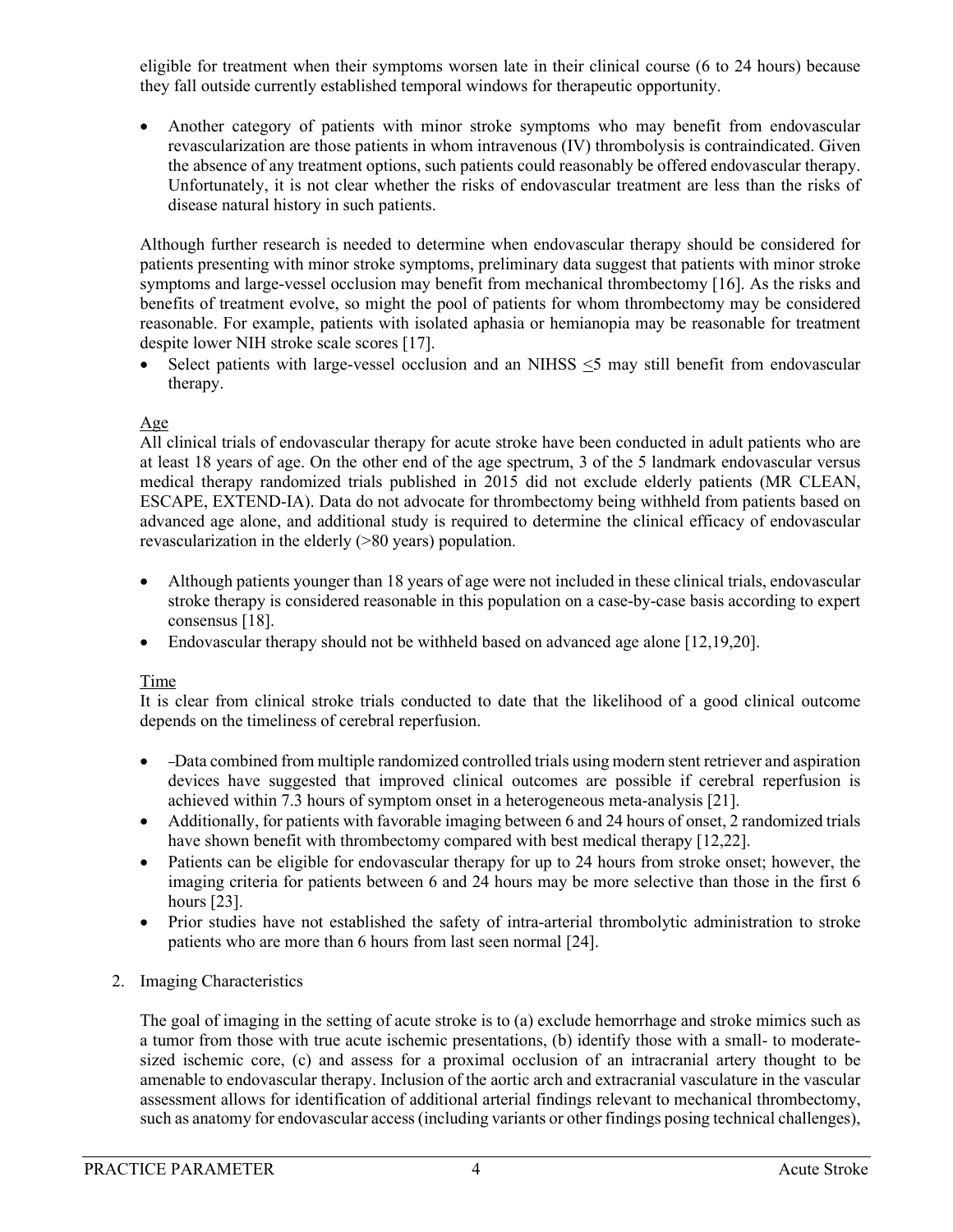or potential for carotid or vertebral arterial disease, either as a cause for the proximal intracranial arterial occlusion or requiring consideration in the technical aspects of successful recanalization (eg, carotid stenosis or tandem carotid occlusion).

Although MRI/MR angiography (MRA) and CT/CT angiography (CTA) can both be used for this assessment, most centers will likely perform CT/CTA because of the ubiquitous nature of this technology, ease of performing brain and vascular imaging, and the relative lack of contraindications to imaging, as can occur with MR-based protocols [\[28\]](#page-16-4).

It is well recognized that, although CTA does add time to the imaging protocol, the benefits of this vascular imaging for clinical decision making outweigh potential risks and reduce overall time from imaging to decision making for endovascular management. All efforts should be made to minimize the delay in performing this vascular imaging. Thrombolytic therapy can be started immediately following the noncontrast CT, if the patient is determined eligible, while the CTA is being planned. In centers with appropriate safety protocols in place, this can be done with the patient remaining in the CT scanner and has been shown to reduce door to needle times [\[29\]](#page-16-5). Sites without immediate access to CTA should perform a noncontrast CT to ensure that IV thrombolytic therapy decision making is not unduly delayed and should not delay appropriate care in order to complete the CTA.

#### Infarct Size

A large area of infarction, based on initial neuroimaging workup, is considered a relative contraindication for revascularization. In such cases, there is no expected benefit of revascularization, and the likelihood of procedure-related harm due to reperfusion resulting in hemorrhagic transformation may be higher than in those with smaller baseline infarction. Although diffusion-weighted MRI sequences are considered most accurate for quantifying cerebral infarction, many factors continue to limit the widespread use of MR imaging to evaluate patients with acute stroke in clinical practice. Infarction involving one-third or more of the MCA territory has been considered a contraindication to endovascular treatment based on this principle. In an effort to standardize imaging criteria to support this guideline, the ASPECT score was developed. Although an ASPECT score <6 or other evidence of a large-core infarction at presentation is generally considered a contraindication to endovascular revascularization, there is increasing controversy regarding the reliability of CT-based ASPECT score to determine the extent of irreversible infarction [\[30-](#page-16-6) [32\]](#page-16-6). Although there may be a treatment benefit from endovascular revascularization in patients with lower ASPECT scores, this effect may not translate into higher rates of functional independence (modified Rankin Scale (mRS) of  $\leq$ 2) after treatment.

Significant subacute infarction or hemorrhage within the territory of an occluded target artery due to a prior event predating the index presentation should be considered a contraindication to revascularization of the occluded vessel. In such cases, reperfusion of an affected brain may precipitate lethal or severely disabling cerebral hemorrhage within the territory of the index vessel, negating any benefit of revascularization.

## Vascular Imaging

Facilities which perform endovascular stroke treatment should have capacity to provide head/neck vascular imaging at the same time as the initial brain imaging. assessment of the intracranial and extracranial arteries, including the aortic arch, can be done using single-phase technique. CT perfusion or multiphase CTA may also form part of the initial cross-sectional imaging workup of a stroke patient. CT perfusion and multiphase CTA were used to identify patients with large irreversible infarction for exclusion in randomized trials [\[7](#page-15-9)[,8](#page-15-17)[,33\]](#page-16-7). There are differing methods and grading scales for CTA, with emphasis on determining the presence and robustness of pial-to-pial collaterals. There is also recognized variation in CT perfusion map outputs among different vendor software packages. The optimal use of these advanced imaging techniques is not established by *Level I*, Class A evidence. Based on currently published data, performing multiphase CTA and/or CT perfusion is not required to identify the criteria for inclusion or exclusion of a patient from thrombectomy in current clinical practice (except in the later treatment window of 6 to 24 hours after last known well, where advanced imaging techniques including perfusion have been validated), although these may be helpful in some situations, such as for those patients being considered for transfer to a center capable of performing endovascular therapy.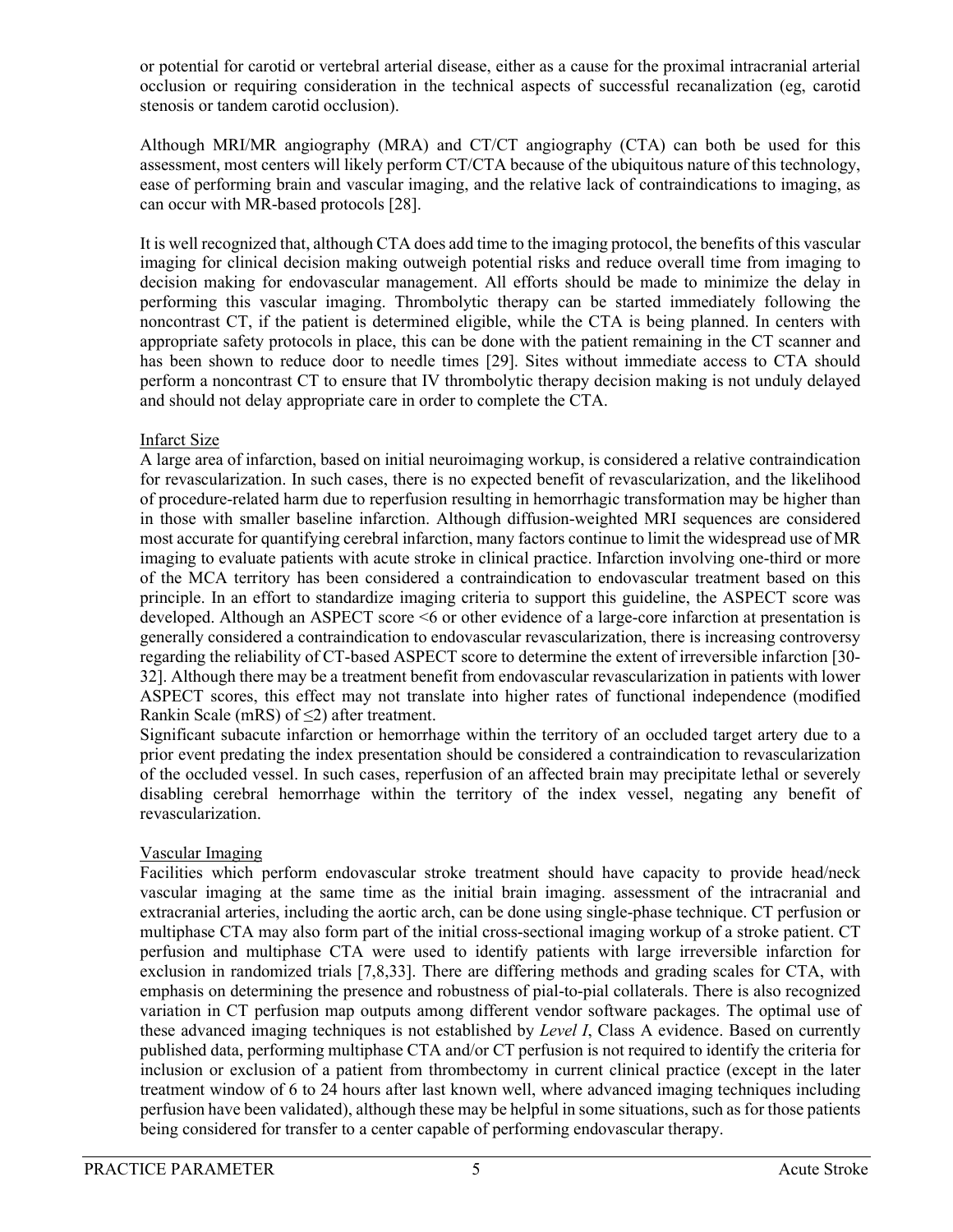- Large-core infarct (as defined by more than one-third of the MCA territory already infarcted, or ASPECTS <6) is a relative contraindication to endovascular revascularization, whether assessed by CT- or MR-based techniques.
- Any hemorrhage is a contraindication for administration of thrombolytic medications.
- Intracranial hemorrhage is also generally considered to be a contraindication for mechanical thrombectomy except in selected patients in whom the potential benefit of intervention outweighs the risk of revascularization.

#### Occlusion Location

As noted above, currently supported indications for endovascular stroke therapy endorse specific anatomical criteria involving large artery occlusions within the anterior circulation. These anatomical criteria have been derived from a synthesis of data from large randomized clinical trials subjected to rigorous peer review. There have not been large trials directed at AIS within the posterior circulations (occlusion of basilar or vertebral artery), and *Level A* evidence for endovascular treatment within the vertebral-basilar circulation does not exist. However, treatment of these potentially devastating strokes is commonly performed and should be considered on a case-by-case basis. Consequently, the authors of this document feel that posterior circulation arterial ischemic stroke should be considered separately.

- There is consensus that patients with intracranial ICA or M1 segment MCA occlusion are appropriate for endovascular treatment. However, it has been proposed that treatment of smaller vessels located more distally in the anterior circulation should be considered reasonable, but there is significant variability of opinion as to which vessels constitute reasonable targets for endovascular therapy.
- Some arterial segments may be regarded as controversial. For example, *Level A* evidence currently suggests that M2 lesions do not benefit in aggregate from treatment [\[19](#page-15-15)[,34\]](#page-16-8). However, some post hoc analyses suggest that there may be certain subgroups of patients with M2 occlusions that may benefit from treatment. There is mounting evidence that the proximal M2 segments of the MCAs are suitable targets for endovascular revascularization in patients with an associated moderate to severe clinical deficit [\[35-39\]](#page-16-9).

One of the difficulties encountered in analysis of modern clinical trial data concerns the inconsistent definition of proximal M2 occlusion. Case series and post hoc analyses of randomized clinical trial data inconsistently show improved clinical outcomes in successfully revascularized M2 occlusions depending on the size of the affected vascular territory. Nonetheless, there is an absence of Class I evidence supporting the practice of M2 revascularization owing to the small number of patients with isolated M2 occlusions in recent positive clinical trials for endovascular stroke therapy. However, consensus of expert opinion supports the indication for endovascular revascularization of a proximal M2 occlusion in patients with an associated moderate to severe clinical deficit [\[17](#page-15-13)[,40\]](#page-16-10).

Post hoc analysis of IMS III data shows that M2 division occlusions affecting a cortical lobar equivalent probably benefit from reperfusion therapy but that smaller MCA branch occlusions may not [\[38\]](#page-16-11).

For the pregnant or potentially pregnant patient, see the [ACR–SPR Practice Parameter for Imaging Pregnant or](https://www.acr.org/-/media/ACR/Files/Practice-Parameters/Pregnant-Pts.pdf?la=en)  [Potentially Pregnant Adolescents and Women with Ionizing Radiation](https://www.acr.org/-/media/ACR/Files/Practice-Parameters/Pregnant-Pts.pdf?la=en) [\[41\]](#page-16-12).

#### **III. QUALIFICATIONS AND RESPONSIBILITIES OF PERSONNEL**

Generally, the health professionals involved in the care of patients with stroke must be familiar with the signs and symptoms of stroke.

See the [ACR–ASNR–SIR–SNIS Practice Parameter for the Performance of Diagnostic Cervicocerebral Catheter](https://www.acr.org/-/media/ACR/Files/Practice-Parameters/CervicoCerebralCathAngio.pdf?la=en)  [Angiography in Adults](https://www.acr.org/-/media/ACR/Files/Practice-Parameters/CervicoCerebralCathAngio.pdf?la=en) **[\[42\]](#page-17-0)**.

A. Physician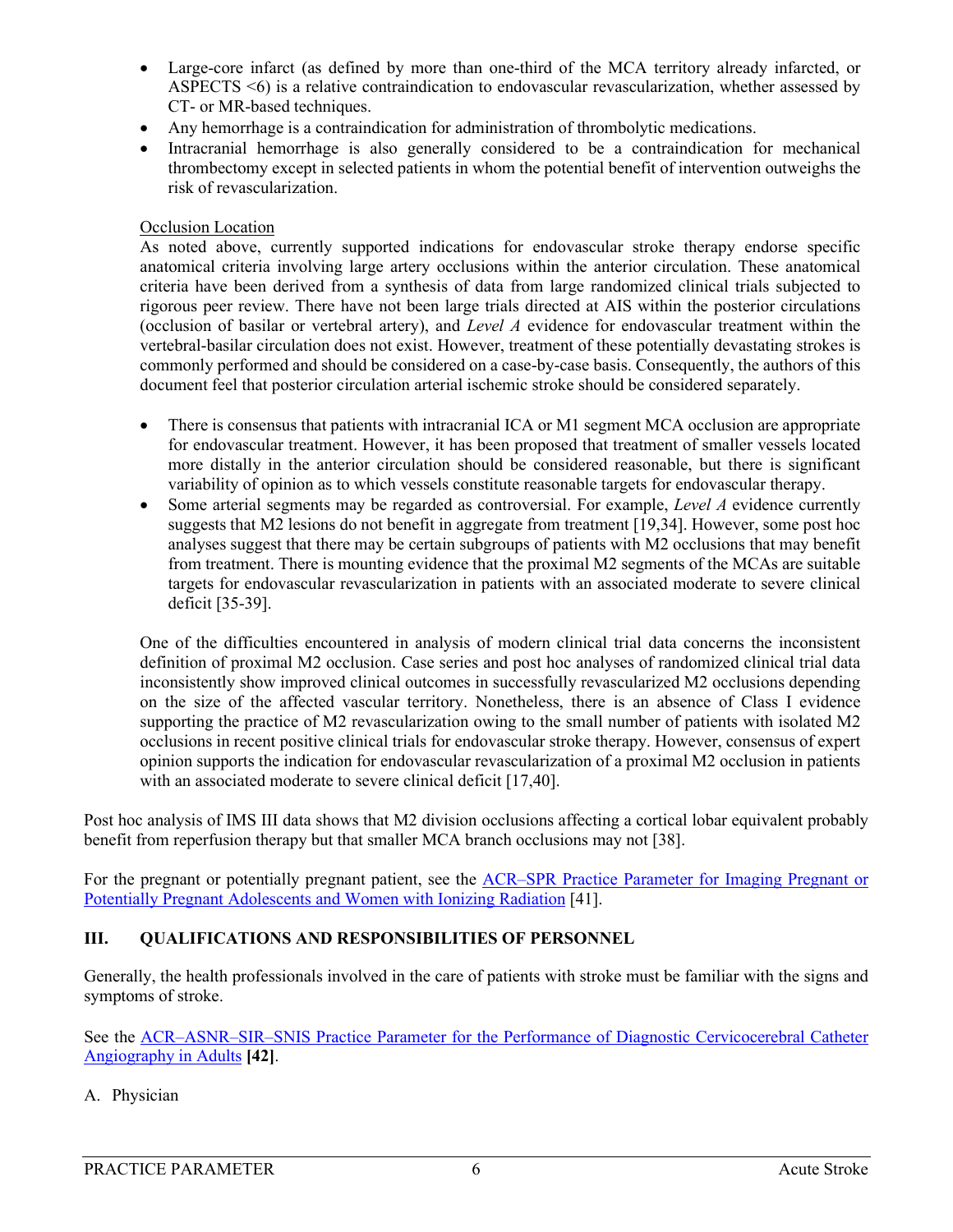Physicians providing emergent endovascular intervention for AIS are required to have appropriate training and experience for the performance of neuroangiography and neuroendovascular therapy, which are essential for safe and efficient stroke patient management. While the physician qualifications below are tailored toward new practitioners, it should be recognized that there are current practitioners (who may be board certified or board eligible in either radiology, neurology, or neurosurgery) having trained prior to, or outside of, established formal neuroendovascular training programs, and having acquired the necessary skills listed below to perform safe and effective endovascular stroke treatment. Nonetheless, all neuroendovascular specialists are required to participate in maintenance of certification and maintenance of qualification requirements, as listed below.

Endovascular thrombectomy and revascularization in patients with acute stroke must be performed by or under the supervision of and interpreted by a physician who has met the qualifications of th[e ACR–ASNR–SIR–SNIS Practice](https://www.acr.org/-/media/ACR/Files/Practice-Parameters/CervicoCerebralCathAngio.pdf?la=en)  [Parameter for the Performance of Diagnostic Cervicocerebral Catheter Angiography in Adults](https://www.acr.org/-/media/ACR/Files/Practice-Parameters/CervicoCerebralCathAngio.pdf?la=en) [\[42\]](#page-17-0), as well as the qualifications below:

1. Accreditation Council for Graduate Medicine Education (ACGME)– or Royal College of Physicians and Surgeons of Canada– (RCPSC) accredited residency or fellowship training (in radiology, neurology, or neurosurgery), which should include documented training in the diagnosis and endovascular management of acute stroke. Those physicians who did not have such adequate training during their residencies should spend an additional period (to complete at least 1 year) of training in clinical neurosciences and neuroimaging, focusing on the diagnosis and management of acute stroke, the interpretation of cerebral angiography, and neuroimaging. We encourage practitioners to meet published training and procedural requirements, acknowledging that the ACR, ASNR, SIR, and SNIS standards may have differing training and procedural requirements.

or

- 2. Dedicated training in interventional neuroradiology (also termed endovascular neurosurgery or interventional neurology) under the direction of a neurointerventionalist (with neuroradiology, neurology, or neurosurgical training background) at a high-volume center. It is preferred that this is a dedicated time (minimum of 1 year). A training program accredited by a national accrediting body is also strongly preferred but not required. Within these programs, specific training for endovascular therapy for AIS should be performed, including obtaining appropriate access even in challenging anatomy, microcatheter navigation in the cerebral circulation, knowledge and training of the use of stroke-specific devices, and complication avoidance and management. We encourage practitioners to meet published training and procedural requirements while acknowledging various societal standards may have differing training and procedural requirements. Nonaccredited fellowships are also expected to have adequate training to meet minimum procedure requirements.
- 3. Physicians meeting all of the qualifications in 1 or 2 above must also have the following:

Documentation of competency in all aspects of the procedure and pre- and postprocedure care by the use of objective outcome-based tools related to angiographic experience as well as clinical outcome measures is necessary. Attestation of competency by a qualified stroke interventionalist who has observed the physician during the performance of thrombectomy procedures is required.

For previously credentialed physicians who perform endovascular catheter-directed stroke procedures at their local institutions, they should have documented procedural and clinical outcomes that meet national standards and published evidence-based guidelines [\[43\]](#page-17-1).

The written substantiation should come from the chief of interventional radiology, the chief of neuroradiology, the chief of interventional neuroradiology, or the chair of the department of the institution in which the physician will be providing these services.[2](#page-6-0) Substantiation could also come from a prior institution in which the physician provided the services, but only at the discretion of the current interventional, neurointerventional, or neuroradiology chief or of the chair who solicits the additional input.

<span id="page-6-0"></span> $<sup>2</sup>$ At institutions in which there is joint (dual) credentialing across departments doing like procedures, this substantiation of experience should be done by the</sup> chairs of both departments to ensure equity of experience among practitioners when their training backgrounds differ.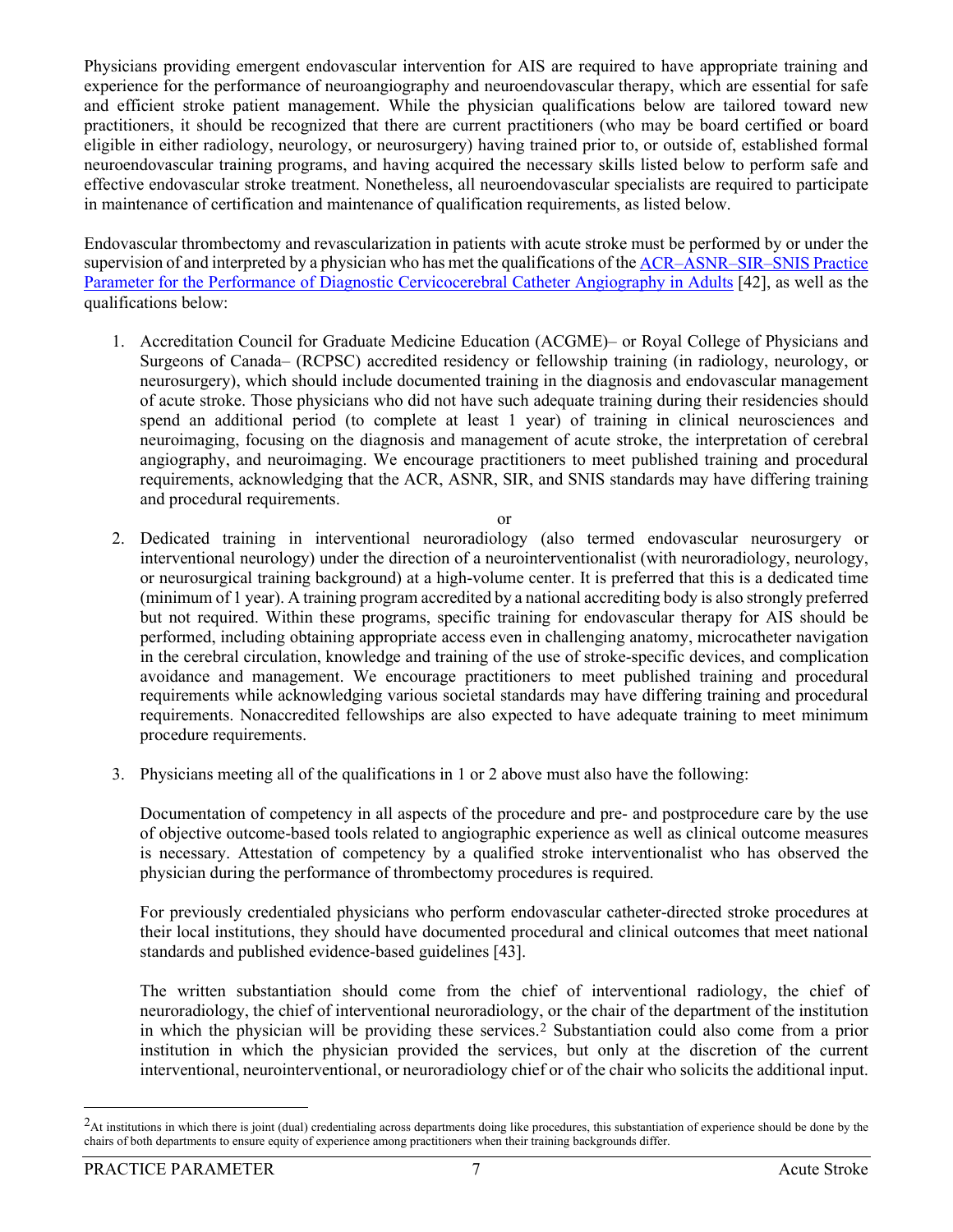#### Maintenance of Competence

Physicians must perform a sufficient number of endovascular thrombectomy and revascularization in acute stroke procedures to maintain their skills, with acceptable success and complication rates according to this parameter. Individual physician outcomes should conform to national standards and institutional requirements. In addition, the physician should participate in an ongoing quality assurance and improvement program. The goals of this quality assurance program for stroke therapy would be to monitor outcomes both in the periprocedural period and at 90 days. The quality assurance program must review all patients undergoing emergency endovascular stroke therapy. In addition, physicians and facilities should participate in a quality improvement registry. Participation in a registry that allows comparison of local to national outcomes is strongly recommended. Outcomes should be tracked and recorded. Threshold levels for recanalization and complication rates have been established by society consensus [\[43](#page-17-1)[,44\]](#page-17-2).

#### Continuing Medical Education

The physician's continuing education should be in accordance with the [ACR Practice Parameter](https://www.acr.org/-/media/ACR/Files/Practice-Parameters/CME.pdf?la=en) [for Continuing](https://www.acr.org/-/media/ACR/Files/Practice-Parameters/CME.pdf?la=en)  [Medical Education \(CME\)](https://www.acr.org/-/media/ACR/Files/Practice-Parameters/CME.pdf?la=en) [\[45\]](#page-17-3).

### B. Qualified Medical Physicist

A Qualified Medical Physicist is an individual who is competent to practice independently in one or more of the subfields in medical physics. The American College of Radiology considers certification, continuing education, and experience in the appropriate subfield(s) to demonstrate that an individual is competent to practice in one or more of the subfields in medical physics, and to be a Qualified Medical Physicist. The ACR strongly recommends that the individual be certified in the appropriate subfield(s) by the American Board of Radiology (ABR), the Canadian College of Physics in Medicine, or by the American Board of Medical Physics (ABMP).

A Qualified Medical Physicist should meet the [ACR Practice Parameter](https://www.acr.org/-/media/ACR/Files/Practice-Parameters/CME.pdf?la=en) [for Continuing Medical Education \(CME\).](https://www.acr.org/-/media/ACR/Files/Practice-Parameters/CME.pdf?la=en) (ACR Resolution 17, 1996 – revised in 2012, Resolution 42) [\[45\]](#page-17-3)

The appropriate subfield of medical physics for this parameter is diagnostic medical physics. (Previous medical physics certification categories, including radiological physics, diagnostic radiological physics, and diagnostic imaging physics are also acceptable.)

C. Registered Radiologist Assistant (RRA)

An RRA is an advanced level radiographer who is certified and registered as a "Registered Radiologist Assistant" by the American Registry of Radiologic Technologists (ARRT) after successful completion of an advanced academic program encompassing an American Society of Radiologic Technologists (ASRT) RRA curriculum and a radiologist-directed clinical preceptorship.

Under radiologist supervision, the RRA may perform patient assessment, patient management, and selected examinations as delineated in the ACR Statement "Radiologist Assistant: Roles and Responsibilities" subject to state law (see the [ACR Digest of Council Actions Appendix H\)](https://www.acr.org/-/media/ACR/Files/Governance/Digest-of-Council-Actions.pdf). The RRA transmits to the supervising radiologist those observations that have a bearing on diagnosis. Performance of diagnostic interpretations (preliminary, final, or otherwise) remains outside the scope of practice of the RRA. RRAs performing invasive or non-invasive procedures should function under radiologist supervision and as part of radiologist-led teams. (adopted 2006, 2016 Resolution 1-c, 2020 Resolution 11).

## D. Radiologic Technologist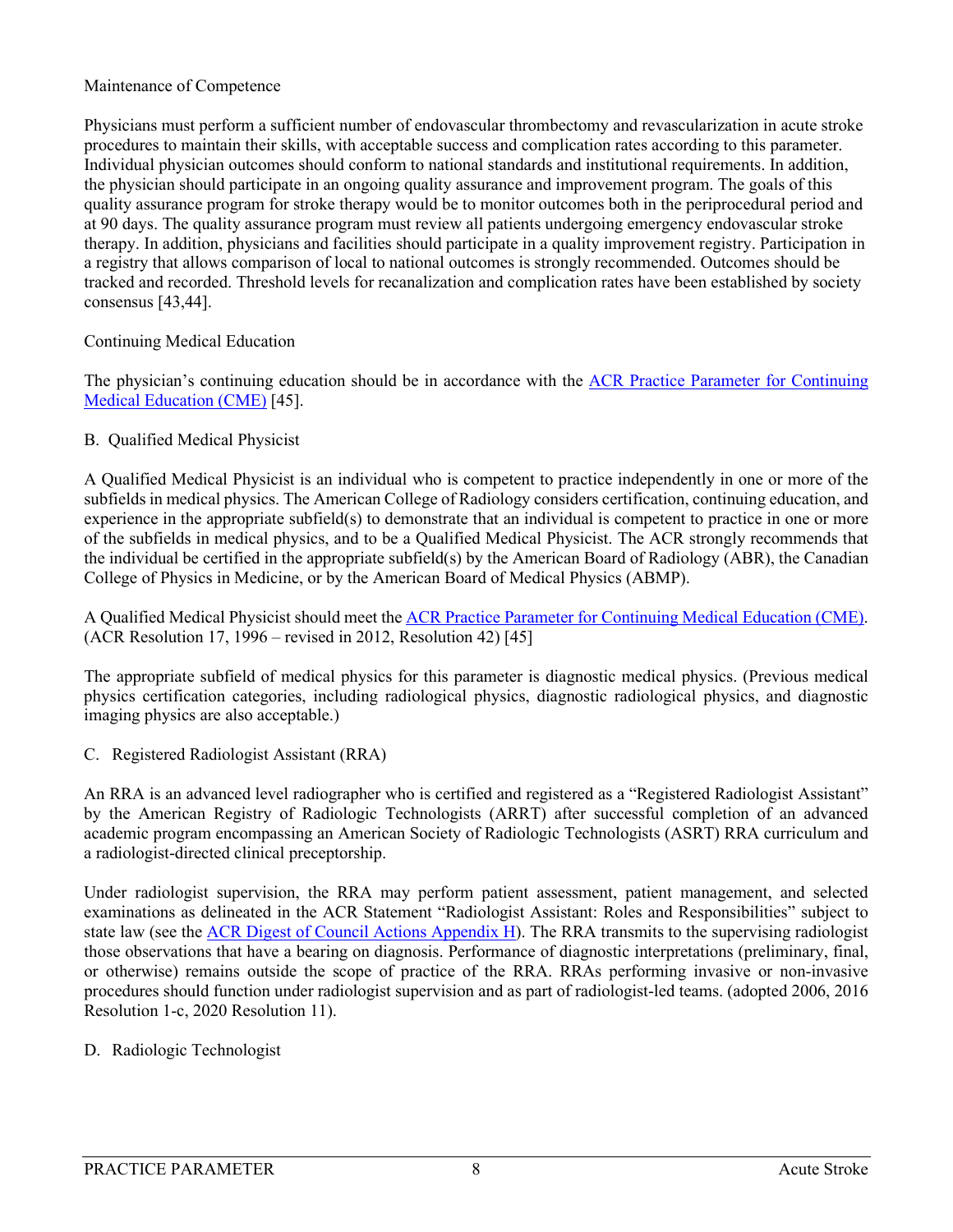- 1. The technologist, together with the physician and nursing personnel, should be responsible for patient comfort and safety. The technologist should be able to prepare and position<sup>[3](#page-8-0)</sup> the patient for the angiographic procedure and, together with the nurse, monitor the patient during the procedure. The technologist should obtain the imaging data in a manner prescribed by the supervising physician. The technologist should be knowledgeable in the archiving ("filming") of cases. The technologist should also perform regular quality control testing of the equipment under supervision of the physicist.
- 2. Technologists should be properly trained in the use of the angiographic equipment and endovascular devices employed in the institution. They should demonstrate appropriate knowledge of patient positioning, endovascular devices, angiographic imaging and archiving, radiation protection, angiographic contrast injectors, angiographic supplies, and physiologic monitoring equipment. Certification as a vascular and interventional radiologic technologist is one measure of appropriate training. The technologists should be trained in cardiopulmonary resuscitation and in the location and function of the resuscitation equipment.
- 3. Technologists should be certified by the American Registry of Radiologic Technologists (ARRT) or have an unrestricted state license and documented training and experience in catheter cerebral angiography.
- E. Sedation and Analgesia Services

If the patient is to undergo procedural sedation, a licensed provider must monitor the patient as their primary responsibility and in accordance with the [ACR–SIR Practice Parameter for Minimal and/or Moderate](https://www.acr.org/-/media/ACR/Files/Practice-Parameters/Sed-Analgesia.pdf?la=en)  [Sedation/Analgesia](https://www.acr.org/-/media/ACR/Files/Practice-Parameters/Sed-Analgesia.pdf?la=en) [\[46\]](#page-17-4). Individuals should be trained in the location of and the use of the facility's resuscitation equipment and in institutional protocols for code team alerts. Licensed providers must be privileged by the institution to administer sedation. For those centers that do not routinely use anesthesia services for emergent stroke intervention, rapid access to anesthesia services on a 24/7 basis is needed for emergent airway management, as patients may deteriorate rapidly during the procedure.

#### F. Nursing Services

Nursing services are necessary for monitoring the patient during the procedure in cases in which a qualified anesthesiologist is not involved.

#### **IV. SPECIFICATIONS OF THE EXAMINATION**

A. Facilities and Resources

Endovascular therapy requires the patient to be at an experienced stroke center with rapid access to cerebral angiography and qualified stroke interventionalists. Although complications of endovascular stroke intervention rarely require urgent surgery, angiographic procedures should be performed in an environment in which necessary surgical intervention can be instituted promptly. This would be an acute care hospital with adequate neurointerventional, neurosurgery, vascular surgery, anesthesiology, and ancillary support [\[44\]](#page-17-2).

#### B. Preprocedural Care

- a. Clinical Evaluation
	- i. Clinical evaluation necessary for therapeutic decision making in the acute phase should be performed as appropriate, including, but not necessarily limited to, the following:
		- 1. Relevant history of present illness, including time that the patient was last known to be well
		- 2. Pertinent comorbidities and recent medications
		- 3. Assessment of premorbid functioning, including determination of mRS

<span id="page-8-0"></span><sup>&</sup>lt;sup>3</sup>The American College of Radiology approves of the practice of certified and/or licensed radiologic technologists performing fluoroscopy in a facility or department as a positioning or localizing procedure only, and then only if monitored by a supervising physician who is personally and immediately available\*. There must be a written policy or process for the positioning or localizing procedure that is approved by the medical director of the facility or department/service and that includes written authority or policies and processes for designating radiologic technologists who may perform such procedures. (ACR Resolution 26, 1987 – revised in 2007, Resolution 12m)

<sup>\*</sup>For the purposes of this parameter, "personally and immediately available" is defined in manner of the "personal supervision" provision of CMS—a physician must be in attendance in the room during the performance of the procedure. Program Memorandum Carriers, DHHS, HCFA, Transmittal B-01-28, April 19, 2001.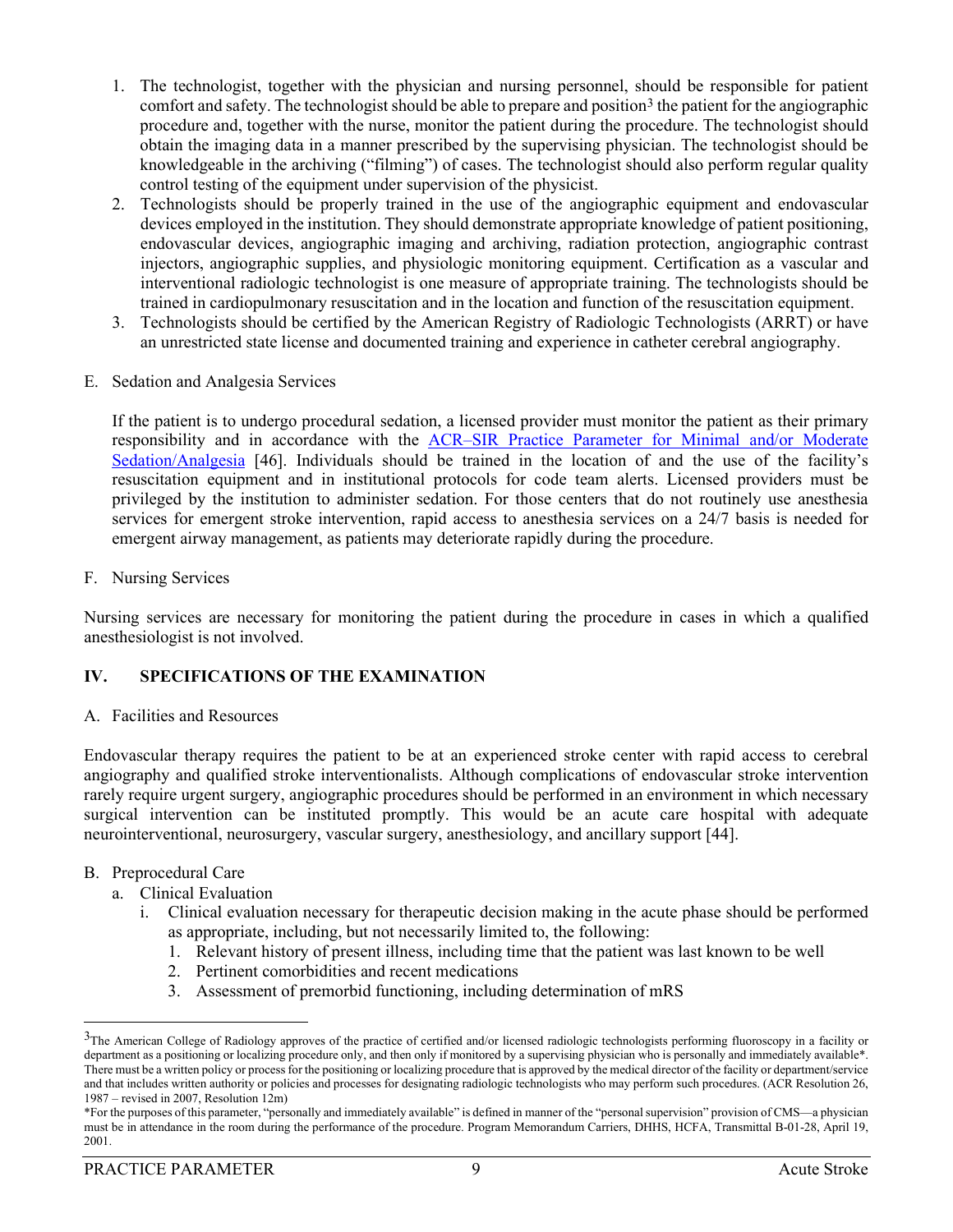- 4. Assessment of neurological impairment, including determination of NIHSS
- 5. Assessment of hemodynamic and airway stability, including basic vital signs
- 6. Assessment for relevant drug and contrast allergies
- ii. Clinical evaluation in the acute phase should be performed expediently. Any clinical evaluation that is not necessary for decision making in the acute phase but would delay acute therapies should be deferred.
- b. Laboratory Evaluation
	- i. Laboratory evaluation has traditionally been considered in therapeutic decision making. This may no longer be relevant when performing a mechanical thrombectomy and should not delay acute therapy.
	- ii. Serological evaluation in the acute phase should be performed expediently. Any serological tests that are not necessary for decision making in the acute phase but would delay acute therapies should be deferred.
- c. Radiological Evaluation
	- i. Neurological imaging may be reasonably performed using CT/CTA or MRI/MRA, as dictated by institutional protocol, resource availability, and patient condition.
	- ii. At a minimum, neurological imaging should be sufficient to allow identification of intracranial hemorrhage, extent of completed infarction, and location of vessel occlusion.
	- iii. Additional neurological imaging for assessment of ischemic penumbra, such as perfusion imaging or multiphase CTA, may be performed as necessary, and particularly in patients 6 to 24 hours after symptom onset/last known well.
	- iv. Neurological imaging necessary for therapeutic decision making in the acute phase should be performed expediently. Results should be communicated to other members of the stroke team expediently. To the extent possible, effort should made to minimize the time elapsed between patient arrival and completion of neurological imaging. Any radiological studies that are not necessary for decision making in the acute phase but would delay acute therapies should be deferred.
	- v. Administration of iodinated contrast should not be delayed on account of unavailable serum creatinine result [\[47\]](#page-17-5).
- d. Informed Consent
	- i. Informed consent must be in compliance with all state or federal laws, as appropriate, and the  $\triangle$ CR $-$ SIR–SPR [Practice Parameter on Informed Consent](https://www.acr.org/-/media/ACR/Files/Practice-Parameters/InformedConsent-ImagGuided.pdf?la=en) for Image-Guided Procedures [\[48\]](#page-17-6).
- e. Transport
	- i. Once the decision has been made to perform endovascular treatment of AIS, transport of the patient to an appropriately equipped procedure room should be performed expediently. To the extent possible, effort should be taken to minimize the time elapsed between patient arrival and arterial puncture.
- C. Intraprocedural Care

As with all aspects of patient care in acute stroke, patient safety and time to recanalization are parallel primary goals. Controversy continues with regard to the appropriate approach to sedation and anesthesia with respect to the acute stroke patient. We recommend that the choice and level of sedation/anesthesia be guided by the patient's condition and resources available. Furthermore, patients undergoing endovascular intervention for AIS should be monitored and managed in accordance with the Society for Neuroscience in Anesthesiology and Critical Care Expert Consensus Statement [\[49\]](#page-17-7). If the patient is to undergo procedural sedation, a licensed provider must monitor the patient as his/her primary responsibility. This person must maintain an appropriate record of intraprocedural monitoring and care, as described in the [ACR–SIR Practice Parameter for Minimal and/or Moderate](https://www.acr.org/-/media/ACR/Files/Practice-Parameters/Sed-Analgesia.pdf?la=en)  [Sedation/Analgesia](https://www.acr.org/-/media/ACR/Files/Practice-Parameters/Sed-Analgesia.pdf?la=en) [\[46\]](#page-17-4).

The team required to safely and expeditiously perform cerebrovascular recanalization should be qualified and experienced as outlined in Section IV.A. Members of this team should assist in performing, imaging, and archiving the procedure as needed.

To expedite recanalization, all nursing, technologist, sedation provider, and interventionalist duties that can be completed prior to patient arrival should be performed as such. In addition, we recommend that each member of the team familiarize themselves with the patient's medical history (including advanced directives), the patient's presentation, and the patient's current condition prior to the patient arriving in the angiography suite.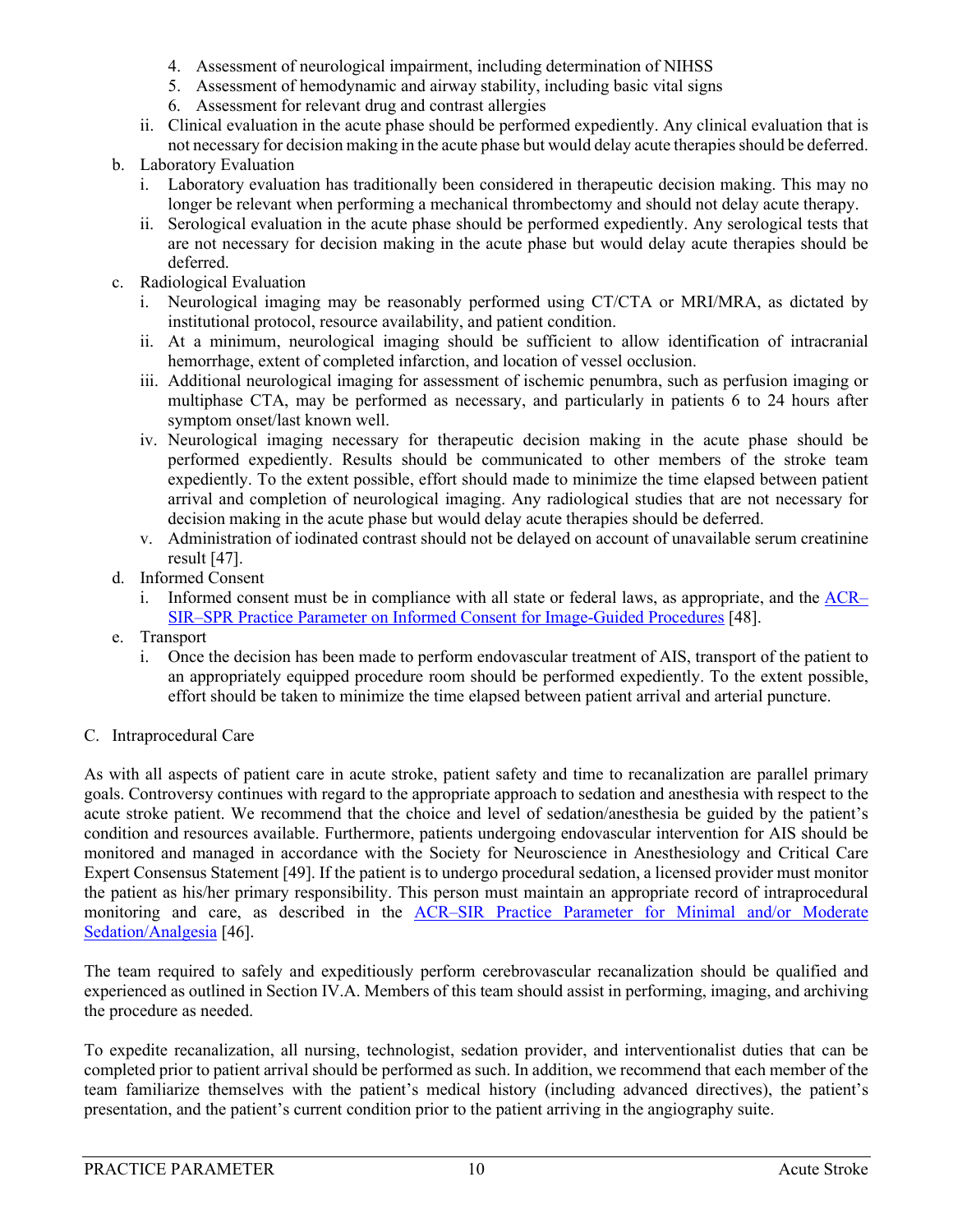Upon patient arrival in the angiography suite, we recommend clear delegation of responsibilities to team members to allow parallel systems processes and reduce procedure time. A stroke-specific time-out should be performed. In addition to documentation of patient vital signs and medications during the procedure, intraprocedural documentation should include, at a minimum: angiography suite arrival time, arterial access time, time of first access to the site of occlusion, number of passes required to achieve recanalization, and time to recanalization with the corresponding mTICI score. Documentation should meet the requirements of the quality improvement program described in Section IX and stroke center requirements.

The choice of access, guiding catheter, use of aspiration, and embolic retrieval device are left to the interventionalist's clinical judgment and personal preference. The use of intra-arterial thrombolysis should be reserved for specific patient populations; however, these data are derived from clinical trials that no longer reflect current practice. In addition, a clinically beneficial dose of intra-arterial recombinant tissue plasminogen activator (r-tPA) is not established, and r-tPA does not have US FDA approval for intra-arterial use. Intra-arterial fibrinolysis should not be performed as an alternative to thrombectomy in patients who are candidates for primary mechanical thrombectomy [\[44\]](#page-17-2).

### D. Postprocedural Care

There is no definitive guideline for postprocedural care after endovascular treatment of acute stroke due to ELVO. Despite that, patients who undergo endovascular treatment, in general, require special postprocedural attention other than the expected access site and lower- or upper-extremity (depending on the access: femoral, radial, brachial, carotid) checks. This is usually accomplished in a multidisciplinary team approach, along with neurologists, intensive care physicians, and other specialties (hospitalist, cardiologist if needed). Ideally these patients should be admitted to a neuro–intensive care unit (neuroICU) or to a dedicated stroke unit where vital signs and neurological examination can be performed according to nationally accepted protocols [\[17\]](#page-15-13). It is a reasonable approach to keep these patients in neuroICU/stroke unit care level for 24 hours or potentially longer due to comorbidities or stroke severity. Some patients with rapid neurological improvement and minor residual deficits postmechanical thrombectomy may be transferred to an acute care bed to continue stroke workup, and physical and occupational therapy. Patients with less severe strokes can be followed by serial clinical examination. Patients with severe strokes may have decreased levels of consciousness and may require (if not already) endotracheal intubation for airway protection. In these cases, neurological examinations may be unrevealing and serial imaging may be necessary within the first 12 to 72 hours to assess stroke extension, mass effect, and the need for decompressive craniectomy. Dual-energy CT may be helpful in distinguishing hemorrhage from contrast staining, when available [\[50](#page-17-8)[,51\]](#page-17-9).

Blood pressure (BP) control after endovascular treatment is important; however, the ideal numbers are still a matter of debate. Higher BP may increase the risk of hemorrhagic conversion and lower BP may increase the risk of infarct expansion in hypoperfusion states [\[52-54\]](#page-17-10). The existing data regarding BP parameters in acute stroke derive from the guidelines for IV thrombolytic therapy. According to AHA/ASA guidelines [\[17\]](#page-15-13), the recommended BP target post-IV tPA is systolic BP < 185 mmHg and diastolic BP < 110 mmHg for 24 hours. However, after successful endovascular treatment (mTICI 2b and 3), because of the complete or near-complete reperfusion of the cerebral tissue, higher BP parameters may increase the theoretical risk of hemorrhage. In these cases, it seems reasonable to consider lower BP parameters despite the lack of evidence.

A significant number of patients with acute stroke from ELVO have a cardioembolic source, such as atrial fibrillation. In these patients, anticoagulation should be started as soon as possible [\[55\]](#page-17-11). The timing of when to restart or start these medications is controversial because of the risk of hemorrhagic transformation inherent to infarcted brain parenchyma. Temperature should be monitored, fever should be controlled, and etiology should be sought out.

Patients with acute stroke benefit from tight glycemic control. The Glycemia in Acute Stroke study showed that hyperglycemia (>155 mg/dL) was associated with poor outcome and death at 3 months [\[56\]](#page-17-12). The goal of glycemic control should be normoglycemia (80-120 mg/dL). The AHA/ASA guidelines recommend treatment of hypoglycemia (<60 mg/dL). For patients with hyperglycemia, it is recommended to achieve blood glucose levels in a range of 140 to 180 mg/dL [\[17\]](#page-15-13). Renal function should be monitored as some of these patients are at risk for contrast-induced nephropathy. Temperature control is also important, and sources of hyperthermia (temperature >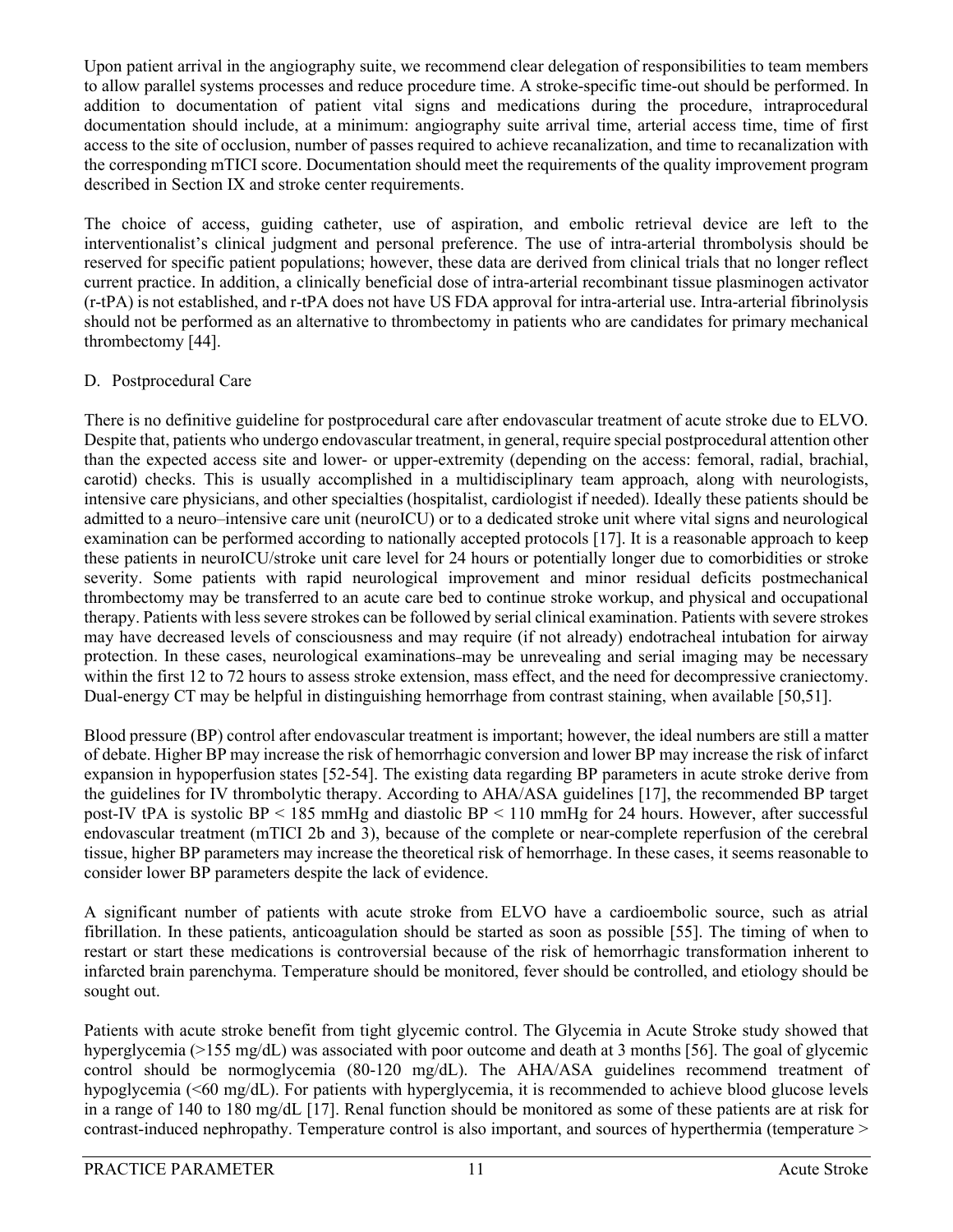38°C) should be identified and treated [\[17\]](#page-15-13). Postprocedural lab work in general demonstrates some degree of hemodilution; however, because most of the endovascular stroke treatments performed currently require the use of large sheaths and may have been performed in patients that have received thrombolytic therapy or anticoagulation, one should be attentive to signs of possible access site or retroperitoneal hematoma. Despite the lack of evidence specifically in patients with acute stroke treated with endovascular techniques, a systematic review of blood transfusions in neurocritical care patients found that hemoglobin concentrations as low as 7 g/dL are generally well tolerated [\[57](#page-17-13)[,58\]](#page-17-14). However, other studies suggest that blood loss during endovascular therapy might correlate with worse outcomes [\[59\]](#page-17-15).

## **V. DOCUMENTATION**

Reporting should be in accordance with the [ACR–SIR–SPR Practice Parameter for the Reporting and Archiving of](https://www.acr.org/-/media/ACR/Files/Practice-Parameters/Reporting-Archiv.pdf?la=en)  [Interventional Radiology Procedures](https://www.acr.org/-/media/ACR/Files/Practice-Parameters/Reporting-Archiv.pdf?la=en) [\[60\]](#page-17-16).

Specific preprocedure information that should be available in the medical record includes clinically significant history, including indications for the procedure; premorbid functioning, ideally using mRS; degree of neurological impairment and other pertinent physical examination findings prior to treatment, including determination of NIHSS; and findings of pertinent diagnostic imaging studies. Specific postprocedure information that should be available within the medical record includes extent of angiographic recanalization, ideally using mTICI score, and degree of neurological impairment following treatment, including determination of NIHSS within 24 hours of treatment and mRS at 90 days after treatment, when possible. Documentation should meet the requirements of the quality improvement program described in Section IX.

## **VI. EQUIPMENT SPECIFICATION**

There are multiple technical requirements that are necessary to ensure safe and successful endovascular treatment of AIS. These include adequate angiographic and interventional equipment and institutional facilities, physiologic monitoring equipment, and support personnel.

A. Procedural Equipment and Facilities

The following are considered the minimum equipment requirements for performing endovascular treatment of AIS. In planning facilities for these procedures, equipment and facilities more advanced than those outlined below may be desired to improve outcomes and reduce duration of the procedures. In general, at a minimum, the facility should include:

1. Fixed angiographic equipment with a high-resolution flat-panel detector (preferred) or image intensifier and image monitor with digital subtraction angiographic and roadmapping capabilities. Biplane capability is desirable to guide interventions and to reduce contrast load and time of the procedure. Equipment requirements are the same as those for the performance of diagnostic cervicocerebral angiography [\[42\]](#page-17-0). Digital angiographic systems without subtraction and roadmapping capability and older film-based systems are therefore unacceptable for these procedures, except in the rare event that transfer to another system or institution with such capabilities would severely delay care. If such a system is employed as a backup for a more capable system, its actual use for endovascular treatment of AIS should be monitored with the expectation that this situation should be very rare. Imaging data should be acquired and permanently recorded on an archival digital storage medium that allows retrieval and review. It is highly desirable to be able to record and archive images used for guidance and decision making during the procedure, including last-image-hold images and fluoroscopy loops. Imaging, image recording, and archiving must be consistent with the as low as reasonably achievable (ALARA) radiation safety philosophy. Use of last image hold, fluoroscopy loops, and pulsed fluoroscopy are recommended for dose reduction. Small focal spots for highresolution imaging and adjustable frame rates are necessary. The available field of view should be able to fit the whole head in frontal and lateral projections, with acknowledgement that some biplane neuroangiography systems employ a slightly smaller lateral detector to facilitate multiangle oblique imaging. Modern low-dose digital subtraction angiography (DSA) settings should be applied when possible, but high-dose settings should be available for situations that require increased diagnostic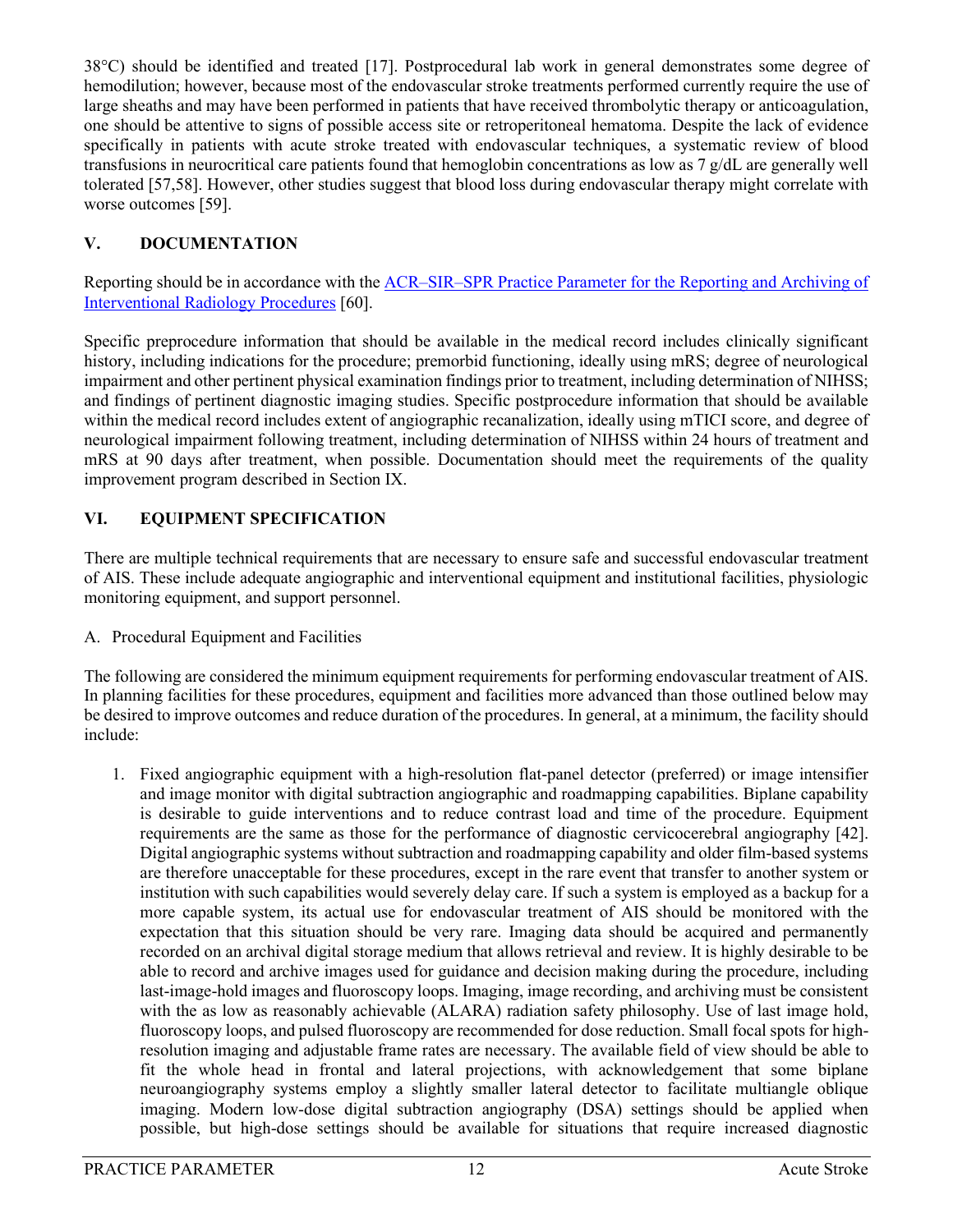sensitivity. Rotational angiography and flat-panel detector CT imaging are desirable to facilitate interventions and identify intraprocedural cerebral hemorrhage, respectively.

- 2. Adequate interventional and angiographic supplies, such as thrombectomy devices (eg, stent retrievers and aspiration catheters), vascular stents, embolic protection devices, angioplasty balloons, catheters, guidewires, needles, flush systems, hemostatic devices, introducer sheaths, closure devices, and biohazard disposal systems.
- 3. An angiographic injector capable of varying injection volumes and rates with appropriate safety mechanisms (pressure monitoring) to prevent overinjection.
- 4. An angiography suite large enough to allow uncomplicated patient transfer from the bed to table and to allow room for the procedure table, monitoring equipment, and other hardware, such as intravenous pumps, respirators, anesthesia team and equipment, oxygen tanks, suction, and gases. There should be adequate space for the operating team to work unencumbered on either side of the patient and for the circulation of other technical staff in the room without contaminating the sterile conditions.
- 5. An area within the institution appropriate for patient evaluation and preparation prior to the procedure. Appropriate emergency equipment and medications must be immediately available to treat adverse reactions associated with administered medications and/or procedural complications. Immediate access to a CT scanner is necessary to evaluate for potential cerebral hemorrhage, edema, and hydrocephalus. The equipment should be monitored and medications inventoried for drug expiration dates on a regular basis. The equipment, medications, and other emergency support must also be appropriate for the range of ages and sizes in the patient population.
- B. Physiologic Monitoring and Resuscitation Equipment
	- 1. Appropriate equipment should be present in the angiography suite to allow for monitoring the patient's heart rate, cardiac rhythm, and BP. For facilities using sedation, a pulse oximeter must be available (see the [ACR–SIR Practice Parameter for Minimal and/or Moderate Sedation/Analgesia](https://www.acr.org/-/media/ACR/Files/Practice-Parameters/Sed-Analgesia.pdf?la=en) [\[46\]](#page-17-4)). Appropriate equipment and supplies to support the safe performance of general anesthesia should be available.
	- 2. Emergency resuscitation equipment and drugs should be immediately available and include the following: a defibrillator, oxygen supply and appropriate tubing and delivery systems, suction equipment, tubes for endotracheal intubation, laryngoscope, ventilation bag-valve-mask apparatus, and central venous line sets. Drugs for treating cardiopulmonary arrest, contrast reaction, vasovagal reactions, and ventricular arrhythmias, as well as drugs for narcotic or benzodiazepine reversal, and protamine if heparin is administered. Resuscitation equipment should be monitored and checked routinely in compliance with institutional policies.

## **VII. RADIATION SAFETY IN IMAGING**

Radiologists, medical physicists, registered radiologist assistants, radiologic technologists, and all supervising physicians have a responsibility for safety in the workplace by keeping radiation exposure to staff, and to society as a whole, "as low as reasonably achievable" (ALARA) and to assure that radiation doses to individual patients are appropriate, taking into account the possible risk from radiation exposure and the diagnostic image quality necessary to achieve the clinical objective. All personnel that work with ionizing radiation must understand the key principles of occupational and public radiation protection (justification, optimization of protection and application of dose limits) and the principles of proper management of radiation dose to patients (justification, optimization and the use of dose reference levels)

[http://www-pub.iaea.org/MTCD/Publications/PDF/Pub1578\\_web-57265295.pdf.](http://www-pub.iaea.org/MTCD/Publications/PDF/Pub1578_web-57265295.pdf)

Nationally developed guidelines, such as the ACR's **Appropriateness Criteria®**, should be used to help choose the most appropriate imaging procedures to prevent unwarranted radiation exposure.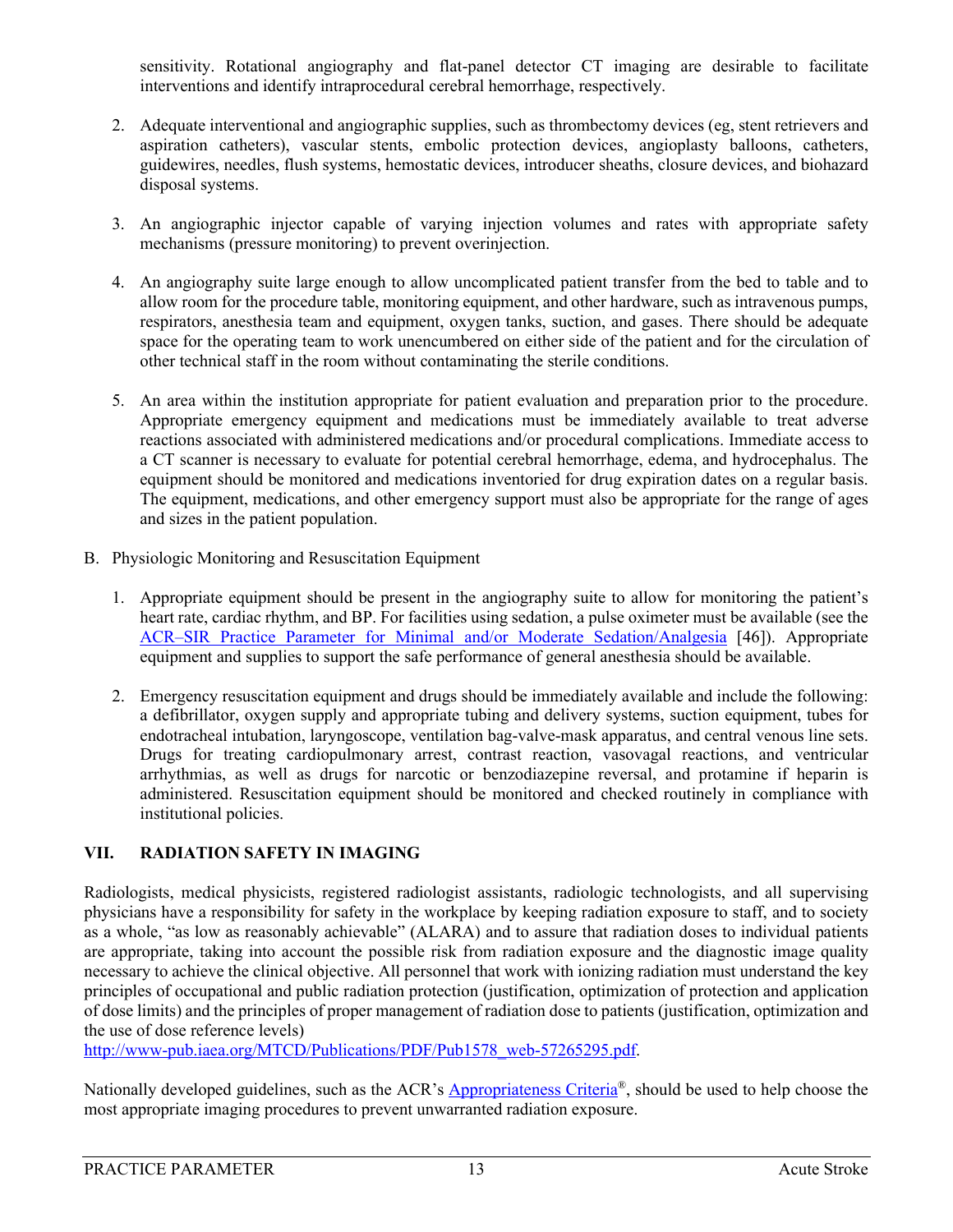Facilities should have and adhere to policies and procedures that require varying ionizing radiation examination protocols (plain radiography, fluoroscopy, interventional radiology, CT) to take into account patient body habitus (such as patient dimensions, weight, or body mass index) to optimize the relationship between minimal radiation dose and adequate image quality. Automated dose reduction technologies available on imaging equipment should be used whenever appropriate. If such technology is not available, appropriate manual techniques should be used.

Additional information regarding patient radiation safety in imaging is available at the Image Gently® for children [\(www.imagegently.org\)](http://www.imagegently.org/) and Image Wisely® for adults [\(www.imagewisely.org\)](http://www.imagewisely.org/) websites. These advocacy and awareness campaigns provide free educational materials for all stakeholders involved in imaging (patients, technologists, referring providers, medical physicists, and radiologists).

Radiation exposures or other dose indices should be measured and patient radiation dose estimated for representative examinations and types of patients by a Qualified Medical Physicist in accordance with the applicable ACR Technical Standards. Regular auditing of patient dose indices should be performed by comparing the facility's dose information with national benchmarks, such as the ACR Dose Index Registry, the NCRP Report No. 172, Reference Levels and Achievable Doses in Medical and Dental Imaging: Recommendations for the United States or the Conference of Radiation Control Program Director's National Evaluation of X-ray Trends. (ACR Resolution 17 adopted in 2006 – revised in 2009, 2013, Resolution 52).

#### **VIII. QUALITY CONTROL AND IMPROVEMENT, SAFETY, INFECTION CONTROL, AND PATIENT EDUCATION**

Policies and procedures related to quality, patient education, infection control, and safety should be developed and implemented in accordance with the ACR Policy on Quality Control and Improvement, Safety, Infection Control, and Patient Education appearing under the heading *ACR Position Statement on Quality Control & Improvement, Safety, Infection Control, and Patient Education* on the ACR website [\(https://www.acr.org/Advocacy-and-](https://www.acr.org/Advocacy-and-Economics/ACR-Position-Statements/Quality-Control-and-Improvement)[Economics/ACR-Position-Statements/Quality-Control-and-Improvement\)](https://www.acr.org/Advocacy-and-Economics/ACR-Position-Statements/Quality-Control-and-Improvement).

#### **IX. QUALITY IMPROVEMENT**

Clinical outcomes for endovascular AIS interventions depend on both individual and facility performance. A quality improvement program is necessary to identify performance results and opportunities for improvement to reduce treatment times and improve revascularization rates. This should also include efforts by stroke teams to advance appropriate treatment for all patients as well as efforts to mitigate health disparities for embolectomy and revascularization [\[61\]](#page-18-0). A multisociety and multispecialty consensus paper provides indicators and thresholds for performance [\[43\]](#page-17-1). Physicians and facilities that provide these stroke interventions should meet these thresholds. These indicators and thresholds are being revised to include the most recent trial results.

The data developed through policies and procedures such as those described in Section VIII should be used to assess diagnostic cervicocerebral catheter angiographic procedural efficacy and complication rates and, as defined in those sections, to trigger institutional review when the thresholds defined in those sections are exceeded.

#### **ACKNOWLEDGEMENTS**

This parameter was revised according to the process described under the heading *The Process for Developing ACR Practice Parameters and Technical Standards* on the ACR website [\(https://www.acr.org/Clinical-](https://www.acr.org/Clinical-Resources/Practice-Parameters-and-Technical-Standards)[Resources/Practice-Parameters-and-Technical-Standards\)](https://www.acr.org/Clinical-Resources/Practice-Parameters-and-Technical-Standards) by the Committee on Practice Parameters - Neuroradiology of the ACR Commission on Neuroradiology and the Committee on Practice Parameters - Interventional and Cardiovascular Radiology of the ACR Commission on Interventional & Cardiovascular Radiology, in collaboration with the ASNR, the SIR, and the SNIS.

Writing Committee – members represent their societies in the initial and final revision of this practice parameter

| ACR                        | <b>ASNR</b> |
|----------------------------|-------------|
| Steven W. Hetts, MD, Chair | Matthe      |

Matthew R. Amans, MD, MSc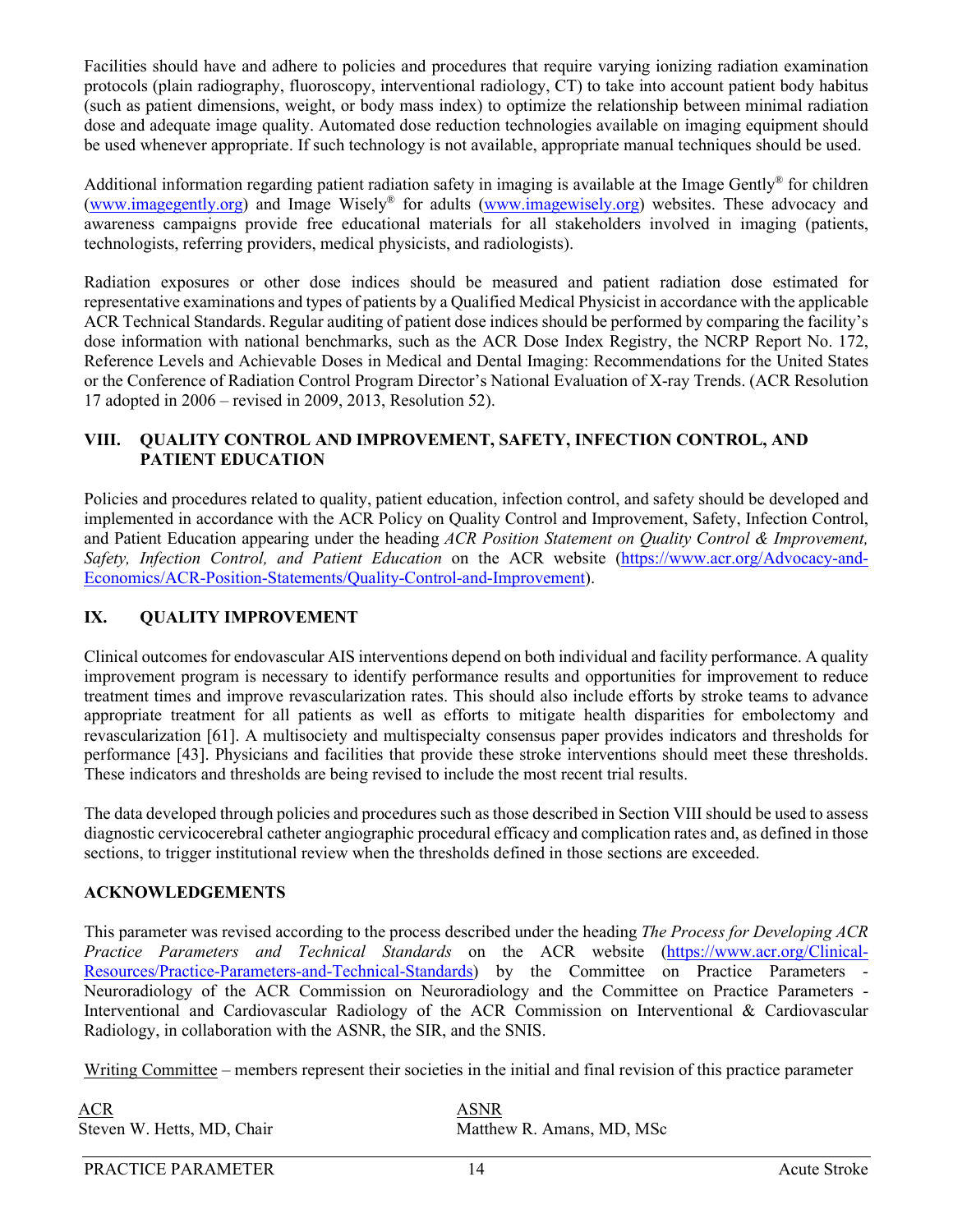Kristine A. Blackham, MD Fabio Settecase, MD John E. Jordan, MD, MPP, FACR

Sameer A. Ansari, MD, PhD David S. Liebeskind, MD, FAAN, FAHA, FANA, FSVIN, FWSO

SIR SNIS Joseph J. Gemmete, MD, FACR, FSIR Allan L. Brook, MD, FACR John D. Statler, MD, FSIR Guilherme Dabus, MD Venu Vadlamudi, MD, FSIR, FSVM, FASA, FACC Mahesh V. Jayaraman, MD, FACR

Committee on Practice Parameters – Neuroradiology (ACR Committee responsible for sponsoring the draft through the process)

Steven W. Hetts, MD, Chair Masis Isikbay, MD, BS Kristine A. Blackham, MD Lubdha M. Shah, MD Gerald Drocton, MD Raymond K. Tu, MD, FACR Kavita K. Erickson, MD Max Wintermark, MD Adam E. Flanders, MD

Sameer A. Ansari, MD, PhD John E. Jordan, MD, MPP, FACR

Committee on Practice Parameters – Interventional and Cardiovascular Radiology (ACR Committee responsible for sponsoring the draft through the process)

Chaitanya Ahuja, MBBS Mary Lee Jensen, MD, FACR Douglas M. Coldwell, MD, PhD Claire Kaufman, MD Mandeep S. Dagli, MD Dennis Kay, MD, FACR Kevin W. Dickey, MD, FACR Kennith F. Layton, MD, FACR Meredith J. Englander, MD M. Victoria Marx, MD C. Matthew Hawkins, MD Christopher D Yeisley, MD

Drew M. Caplin, MD, Chair Margaret Hsin-Shung Lee, MD, FACR

John E. Jordan, MD, MPP, FACR, Chair, Commission on Neuroradiology Alan H. Matsumoto, MD, FACR, Chair, Commission on Interventional and Cardiovascular Radiology David B. Larson, MD, MBA, Chair, Commission on Quality and Safety Mary S. Newell, MD, FACR, Chair, Committee on Practice Parameters and Technical Standards

| <b>Comments Reconciliation Committee</b> |
|------------------------------------------|
| Timothy A. Crummy, MD, FACR, Chair       |
| Monica J. Wood, MD, Co-Chair             |
| Matthew R. Amans, MD, MSc                |
| Sameer A. Ansari, MD, PhD                |
| Kristine A. Blackham, MD                 |
| Allan L. Brook, MD, FACR                 |
| Drew M. Caplin, MD                       |
| Sammy Chu, MD, FACR                      |
| Guilherme Dabus, MD                      |
| Richard Duszak Jr., MD, FACR             |
| Joseph J. Gemmete, MD, FACR, FSIR        |
| Manraj K.S. Heran, MD                    |
| Steven W. Hetts, MD                      |

Mahesh V. Jayaraman, MD, FACR John E. Jordan, MD, MPP, FACR Amy L. Kotsenas, MD, FACR David B. Larson, MD, MBA David S. Liebeskind, MD, FAAN, FAHA, FANA, FSVIN, FWSO Alan H. Matsumoto, MD, FACR Mary S. Newell, MD, FACR Martin G. Radvany, MD, FACR Michael I. Rothman, MD, FACR David Sacks, MD, FACR Fabio Settecase, MD John D. Statler, MD, FSIR Venu Vadlamudi, MD, FSIR, FSVM, FASA, FACC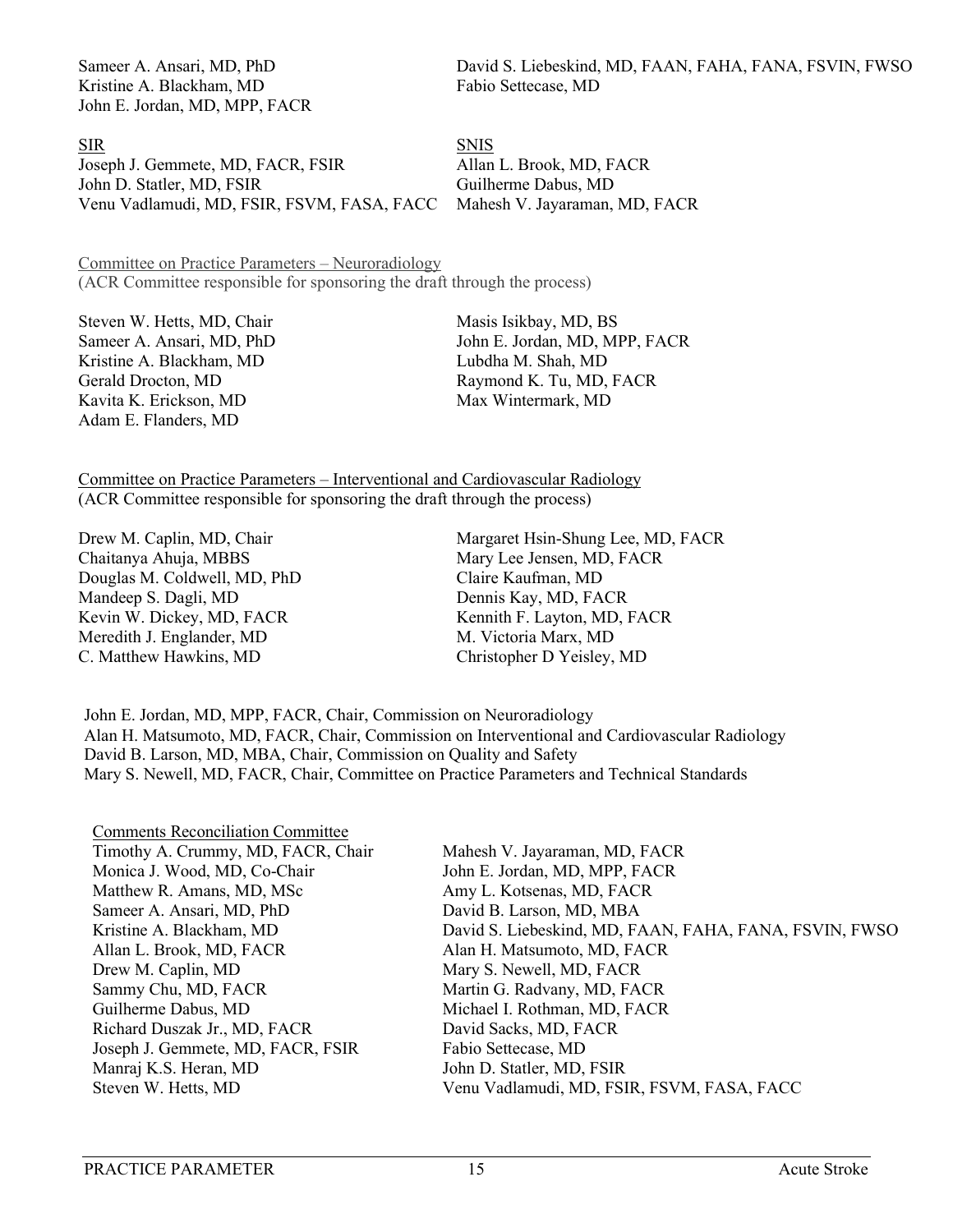#### **REFERENCES**

- <span id="page-15-0"></span>1. Chia NH, Leyden JM, Newbury J, Jannes J, Kleinig TJ. Determining the Number of Ischemic Strokes Potentially Eligible for Endovascular Thrombectomy: A Population-Based Study. Stroke 2016;47:1377-80.
- 2. Rai AT, Domico JR, Buseman C, et al. A population-based incidence of M2 strokes indicates potential expansion of large vessel occlusions amenable to endovascular therapy. Journal of neurointerventional surgery 2018;10:510-15.
- <span id="page-15-4"></span>3. Rai AT, Seldon AE, Boo S, et al. A population-based incidence of acute large vessel occlusions and thrombectomy eligible patients indicates significant potential for growth of endovascular stroke therapy in the USA. Journal of neurointerventional surgery 2017;9:722-26.
- <span id="page-15-1"></span>4. Benjamin EJ, Blaha MJ, Chiuve SE, et al. Heart Disease and Stroke Statistics-2017 Update: A Report From the American Heart Association. Circulation 2017;135:e146-e603.
- <span id="page-15-2"></span>5. Girotra T, Lekoubou A, Bishu K, Ovbiagele B. Abstract 73: the true cost of stroke: assessment of direct and indirect cost of stroke among all age groups in United States of America from 2003 to 2014. Stroke 2019;50.
- <span id="page-15-3"></span>6. Berkhemer OA, Fransen PS, Beumer D, et al. A randomized trial of intraarterial treatment for acute ischemic stroke. The New England journal of medicine 2015;372:11-20.
- <span id="page-15-9"></span>7. Campbell BC, Mitchell PJ, Kleinig TJ, et al. Endovascular therapy for ischemic stroke with perfusion-imaging selection. The New England journal of medicine 2015;372:1009-18.
- <span id="page-15-17"></span>8. Goyal M, Demchuk AM, Menon BK, et al. Randomized assessment of rapid endovascular treatment of ischemic stroke. The New England journal of medicine 2015;372:1019-30.
- <span id="page-15-10"></span>9. Jovin TG, Chamorro A, Cobo E, et al. Thrombectomy within 8 hours after symptom onset in ischemic stroke. The New England journal of medicine 2015;372:2296-306.
- 10. Saver JL, Goyal M, Bonafe A, et al. Solitaire with the Intention for Thrombectomy as Primary Endovascular Treatment for Acute Ischemic Stroke (SWIFT PRIME) trial: protocol for a randomized, controlled, multicenter study comparing the Solitaire revascularization device with IV tPA with IV tPA alone in acute ischemic stroke. International journal of stroke : official journal of the International Stroke Society 2015;10:439-48.
- <span id="page-15-5"></span>11. Jovin TG, Saver JL, Ribo M, et al. Diffusion-weighted imaging or computerized tomography perfusion assessment with clinical mismatch in the triage of wake up and late presenting strokes undergoing neurointervention with Trevo (DAWN) trial methods. International journal of stroke : official journal of the International Stroke Society 2017;12:641-52.
- <span id="page-15-6"></span>12. Nogueira RG, Jadhav AP, Haussen DC, et al. Thrombectomy 6 to 24 Hours after Stroke with a Mismatch between Deficit and Infarct. The New England journal of medicine 2018;378:11-21.
- <span id="page-15-7"></span>13. Goyal N, Tsivgoulis G, Frei D, et al. A multicenter study of the safety and effectiveness of mechanical thrombectomy for patients with acute ischemic stroke not meeting top-tier evidence criteria. Journal of neurointerventional surgery 2017.
- <span id="page-15-8"></span>14. Broderick JP, Palesch YY, Demchuk AM, et al. Endovascular therapy after intravenous t-PA versus t-PA alone for stroke. The New England journal of medicine 2013;368:893-903.
- <span id="page-15-11"></span>15. Kidwell CS, Jahan R, Gornbein J, et al. A trial of imaging selection and endovascular treatment for ischemic stroke. The New England journal of medicine 2013;368:914-23.
- <span id="page-15-12"></span>16. Haussen DC, Bouslama M, Grossberg JA, et al. Too good to intervene? Thrombectomy for large vessel occlusion strokes with minimal symptoms: an intention-to-treat analysis. Journal of neurointerventional surgery 2016.
- <span id="page-15-13"></span>17. Powers W, Rabinstein A, Ackerson T, et al. Guidelines for the early management of patients with acute ischemic stroke: 2019 update to the 2018 guidelines for the early management of acute ischemic stroke. A guideline for healthcare professionals from the American Heart Association/American Stroke Association. Stroke 2019;50:e344-e418.
- <span id="page-15-14"></span>18. Madaelil TP, Kansagra AP, Cross DT, Moran CJ, Derdeyn CP. Mechanical thrombectomy in pediatric acute ischemic stroke: Clinical outcomes and literature review. Interventional neuroradiology : journal of peritherapeutic neuroradiology, surgical procedures and related neurosciences 2016;22:426-31.
- <span id="page-15-15"></span>19. Goyal M, Menon BK, van Zwam WH, et al. Endovascular thrombectomy after large-vessel ischaemic stroke: a meta-analysis of individual patient data from five randomised trials. Lancet 2016;387:1723-31.
- <span id="page-15-16"></span>20. Lansberg MG, Mlynash M, Hamilton S, et al. Association of Thrombectomy With Stroke Outcomes Among Patient Subgroups: Secondary Analyses of the DEFUSE 3 Randomized Clinical Trial. JAMA neurology 2019;76:447-53.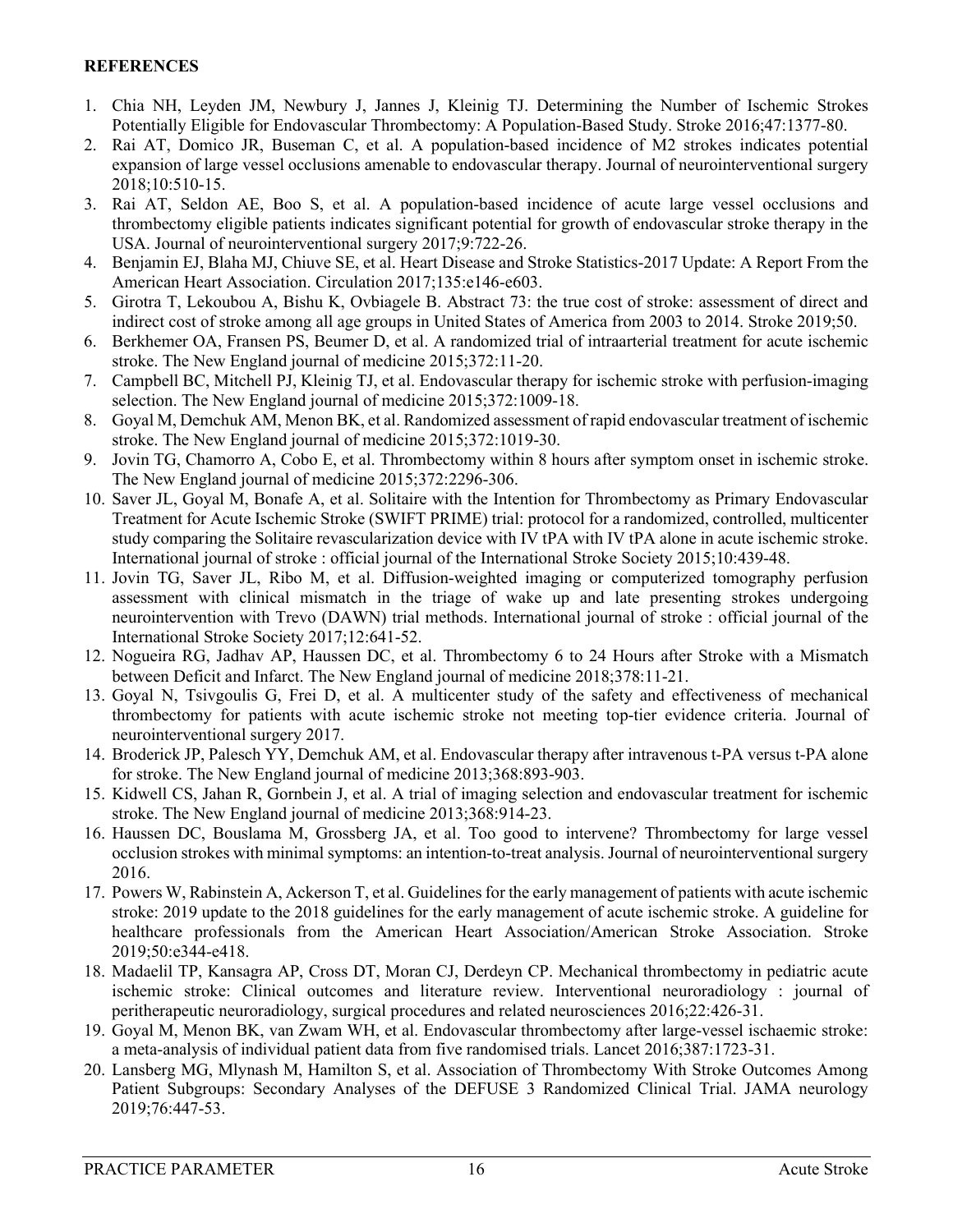- <span id="page-16-0"></span>21. Saver JL, Goyal M, van der Lugt A, et al. Time to Treatment With Endovascular Thrombectomy and Outcomes From Ischemic Stroke: A Meta-analysis. Jama 2016;316:1279-88.
- <span id="page-16-1"></span>22. Albers GW, Marks MP, Kemp S, et al. Thrombectomy for Stroke at 6 to 16 Hours with Selection by Perfusion Imaging. The New England journal of medicine 2018;378:708-18.
- <span id="page-16-2"></span>23. Desai SM, Haussen DC, Aghaebrahim A, et al. Thrombectomy 24 hours after stroke: beyond DAWN. Journal of neurointerventional surgery 2018;10:1039-42.
- <span id="page-16-3"></span>24. Furlan A, Higashida R, Wechsler L, et al. Intra-arterial prourokinase for acute ischemic stroke. The PROACT II study: a randomized controlled trial. Prolyse in Acute Cerebral Thromboembolism. Jama 1999;282:2003-11.
- 25. Brinjikji W, Demchuk AM, Murad MH, et al. Neurons Over Nephrons: Systematic Review and Meta-Analysis of Contrast-Induced Nephropathy in Patients With Acute Stroke. Stroke 2017;48:1862-68.
- 26. Myung JW, Kim JH, Cho J, Park I, Kim HY, Beom JH. Contrast-Induced Acute Kidney Injury in Radiologic Management of Acute Ischemic Stroke in the Emergency Setting. AJNR. American journal of neuroradiology 2020;41:632-36.
- 27. Josephson SA, Dillon WP, Smith WS. Incidence of contrast nephropathy from cerebral CT angiography and CT perfusion imaging. Neurology 2005;64:1805-6.
- <span id="page-16-4"></span>28. Wintermark M, Luby M, Bornstein NM, et al. International survey of acute stroke imaging used to make revascularization treatment decisions. International journal of stroke : official journal of the International Stroke Society 2015;10:759-62.
- <span id="page-16-5"></span>29. Kamal N, Holodinsky JK, Stephenson C, et al. Improving Door-to-Needle Times for Acute Ischemic Stroke: Effect of Rapid Patient Registration, Moving Directly to Computed Tomography, and Giving Alteplase at the Computed Tomography Scanner. Circ Cardiovasc Qual Outcomes 2017;10.
- <span id="page-16-6"></span>30. Noorian AR, Rangaraju S, Sun CH, et al. Endovascular Therapy in Strokes with ASPECTS 5-7 May Result in Smaller Infarcts and Better Outcomes as Compared to Medical Treatment Alone. Interventional neurology 2015;4:30-7.
- 31. Rebello LC, Bouslama M, Haussen DC, et al. Endovascular Treatment for Patients With Acute Stroke Who Have a Large Ischemic Core and Large Mismatch Imaging Profile. JAMA neurology 2017;74:34-40.
- 32. Yoo AJ, Berkhemer OA, Fransen PSS, et al. Effect of baseline Alberta Stroke Program Early CT Score on safety and efficacy of intra-arterial treatment: a subgroup analysis of a randomised phase 3 trial (MR CLEAN). The Lancet. Neurology 2016;15:685-94.
- <span id="page-16-7"></span>33. Saver JL, Goyal M, Bonafe A, et al. Stent-retriever thrombectomy after intravenous t-PA vs. t-PA alone in stroke. The New England journal of medicine 2015;372:2285-95.
- <span id="page-16-8"></span>34. Lemmens R, Hamilton SA, Liebeskind DS, et al. Effect of endovascular reperfusion in relation to site of arterial occlusion. Neurology 2016;86:762-70.
- <span id="page-16-9"></span>35. Coutinho JM, Liebeskind DS, Slater LA, et al. Mechanical Thrombectomy for Isolated M2 Occlusions: A Post Hoc Analysis of the STAR, SWIFT, and SWIFT PRIME Studies. AJNR. American journal of neuroradiology 2016;37:667-72.
- 36. Sarraj A, Sangha N, Hussain MS, et al. Endovascular Therapy for Acute Ischemic Stroke With Occlusion of the Middle Cerebral Artery M2 Segment. JAMA neurology 2016;73:1291-96.
- 37. Sheth SA, Yoo B, Saver JL, et al. M2 occlusions as targets for endovascular therapy: comprehensive analysis of diffusion/perfusion MRI, angiography, and clinical outcomes. Journal of neurointerventional surgery 2015;7:478-83.
- <span id="page-16-11"></span>38. Tomsick TA, Carrozzella J, Foster L, et al. Endovascular Therapy of M2 Occlusion in IMS III: Role of M2 Segment Definition and Location on Clinical and Revascularization Outcomes. AJNR. American journal of neuroradiology 2017;38:84-89.
- 39. Menon BK, Hill MD, Davalos A, et al. Efficacy of endovascular thrombectomy in patients with M2 segment middle cerebral artery occlusions: meta-analysis of data from the HERMES Collaboration. Journal of neurointerventional surgery 2019;11:1065-69.
- <span id="page-16-10"></span>40. Turc G, Bhogal P, Fischer U, et al. European Stroke Organisation (ESO) - European Society for Minimally Invasive Neurological Therapy (ESMINT) Guidelines on Mechanical Thrombectomy in Acute Ischemic Stroke. Journal of neurointerventional surgery 2019.
- <span id="page-16-12"></span>41. American College of Radiology. ACR–SPR practice parameter for imaging pregnant or potentially pregnant adolescents and women with ionizing radiation. Available at: [https://www.acr.org/-/media/ACR/Files/Practice-](https://www.acr.org/-/media/ACR/Files/Practice-Parameters/Pregnant-Pts.pdf?la=en)[Parameters/Pregnant-Pts.pdf?la=en.](https://www.acr.org/-/media/ACR/Files/Practice-Parameters/Pregnant-Pts.pdf?la=en) Accessed January 16, 2020.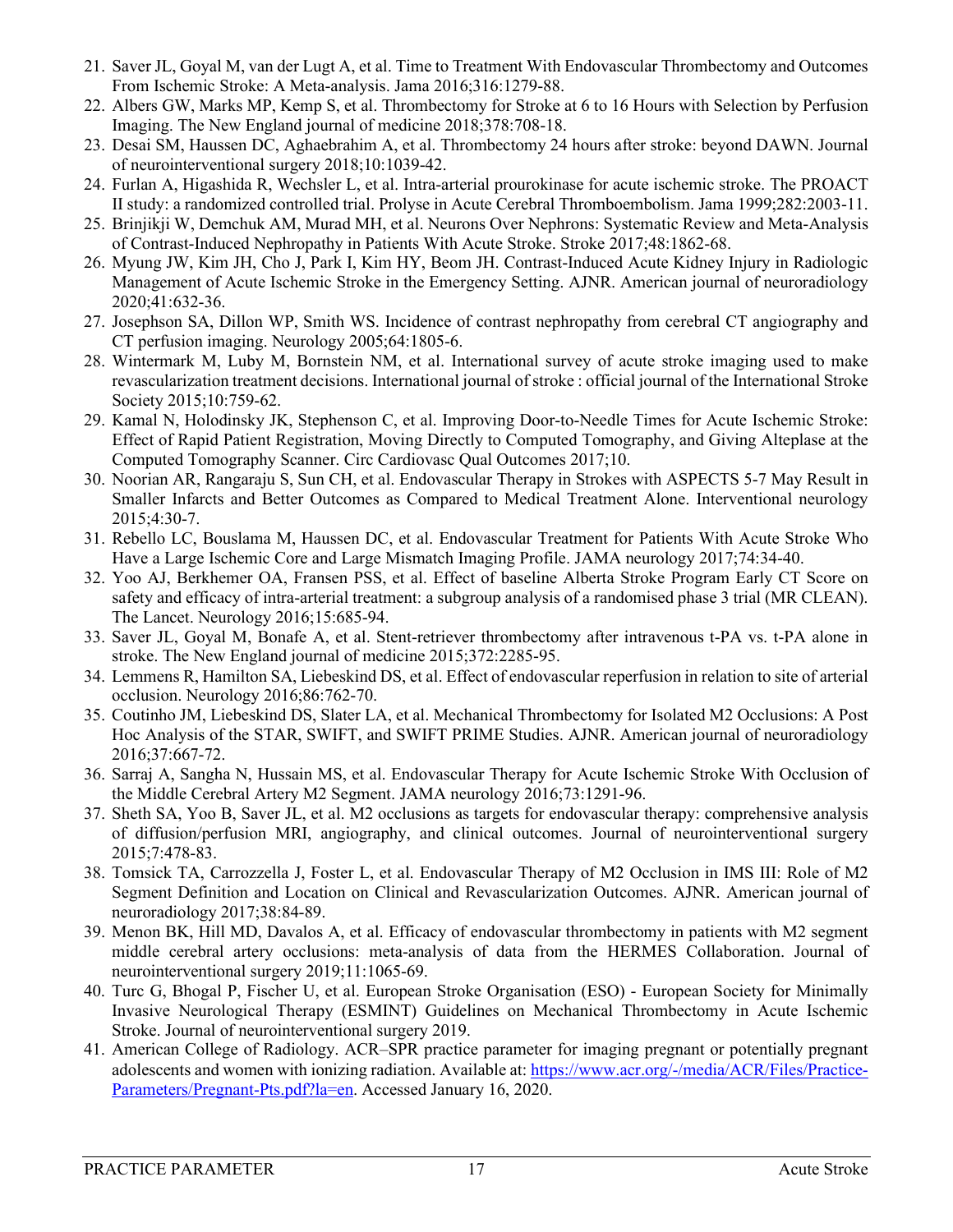- <span id="page-17-0"></span>42. American College of Radiology. ACR–ASNR–SIR–SNIS practice parameter for the performance of diagnostic cervicocerebral catheter angiography in adults. Available at: [https://www.acr.org/-/media/ACR/Files/Practice-](https://www.acr.org/-/media/ACR/Files/Practice-Parameters/CervicoCerebralCathAngio.pdf?la=en)[Parameters/CervicoCerebralCathAngio.pdf?la=en.](https://www.acr.org/-/media/ACR/Files/Practice-Parameters/CervicoCerebralCathAngio.pdf?la=en) Accessed January 16, 2020.
- <span id="page-17-1"></span>43. Sacks D, Black CM, Cognard C, et al. Multisociety consensus quality improvement guidelines for intraarterial catheter-directed treatment of acute ischemic stroke, from the American Society of Neuroradiology, Canadian Interventional Radiology Association, Cardiovascular and Interventional Radiological Society of Europe, Society for Cardiovascular Angiography and Interventions, Society of Interventional Radiology, Society of NeuroInterventional Surgery, European Society of Minimally Invasive Neurological Therapy, and Society of Vascular and Interventional Neurology. Journal of vascular and interventional radiology : JVIR 2013;24:151- 63.
- <span id="page-17-2"></span>44. Powers WJ, Derdeyn CP, Biller J, et al. 2015 American Heart Association/American Stroke Association Focused Update of the 2013 Guidelines for the Early Management of Patients With Acute Ischemic Stroke Regarding Endovascular Treatment: A Guideline for Healthcare Professionals From the American Heart Association/American Stroke Association. Stroke 2015;46:3020-35.
- <span id="page-17-3"></span>45. American College of Radiology. ACR practice parameter for continuing medical education (CME). Available at[: https://www.acr.org/-/media/ACR/Files/Practice-Parameters/CME.pdf?la=en.](https://www.acr.org/-/media/ACR/Files/Practice-Parameters/CME.pdf?la=en) Accessed January 16, 2020.
- <span id="page-17-4"></span>46. American College of Radiology. ACR–SIR practice parameter for minimal and/or moderate sedation/analgesia. Available at: [https://www.acr.org/-/media/ACR/Files/Practice-Parameters/Sed-Analgesia.pdf?la=en.](https://www.acr.org/-/media/ACR/Files/Practice-Parameters/Sed-Analgesia.pdf?la=en) Accessed January 16, 2021.
- <span id="page-17-5"></span>47. Ang TE, Bivard A, Levi C, et al. Multi-modal CT in acute stroke: wait for a serum creatinine before giving intravenous contrast? No! International journal of stroke : official journal of the International Stroke Society 2015;10:1014-7.
- <span id="page-17-6"></span>48. American College of Radiology. ACR–SIR–SPR practice parameter on informed consent for image-guided procedures. Available at: [https://www.acr.org/-/media/ACR/Files/Practice-Parameters/InformedConsent-](https://www.acr.org/-/media/ACR/Files/Practice-Parameters/InformedConsent-ImagGuided.pdf?la=en)[ImagGuided.pdf?la=en.](https://www.acr.org/-/media/ACR/Files/Practice-Parameters/InformedConsent-ImagGuided.pdf?la=en) Accessed January 16, 2020.
- <span id="page-17-7"></span>49. Talke PO, Sharma D, Heyer EJ, Bergese SD, Blackham KA, Stevens RD. Society for Neuroscience in Anesthesiology and Critical Care Expert consensus statement: anesthetic management of endovascular treatment for acute ischemic stroke\*: endorsed by the Society of NeuroInterventional Surgery and the Neurocritical Care Society. Journal of neurosurgical anesthesiology 2014;26:95-108.
- <span id="page-17-8"></span>50. Bonatti M, Lombardo F, Zamboni GA, et al. Iodine Extravasation Quantification on Dual-Energy CT of the Brain Performed after Mechanical Thrombectomy for Acute Ischemic Stroke Can Predict Hemorrhagic Complications. AJNR. American journal of neuroradiology 2018;39:441-47.
- <span id="page-17-9"></span>51. Tijssen MP, Hofman PA, Stadler AA, et al. The role of dual energy CT in differentiating between brain haemorrhage and contrast medium after mechanical revascularisation in acute ischaemic stroke. Eur Radiol 2014;24:834-40.
- <span id="page-17-10"></span>52. Butcher K, Christensen S, Parsons M, et al. Postthrombolysis blood pressure elevation is associated with hemorrhagic transformation. Stroke 2010;41:72-7.
- 53. Oliveira-Filho J, Silva SC, Trabuco CC, Pedreira BB, Sousa EU, Bacellar A. Detrimental effect of blood pressure reduction in the first 24 hours of acute stroke onset. Neurology 2003;61:1047-51.
- 54. Wahlgren N, Ahmed N, Davalos A, et al. Thrombolysis with alteplase for acute ischaemic stroke in the Safe Implementation of Thrombolysis in Stroke-Monitoring Study (SITS-MOST): an observational study. Lancet 2007;369:275-82.
- <span id="page-17-11"></span>55. Mandzia JL, Hill MD. Acute stroke management in patients with known or suspected atrial fibrillation. The Canadian journal of cardiology 2013;29:S45-53.
- <span id="page-17-12"></span>56. Fuentes B, Castillo J, San Jose B, et al. The prognostic value of capillary glucose levels in acute stroke: the GLycemia in Acute Stroke (GLIAS) study. Stroke 2009;40:562-8.
- <span id="page-17-13"></span>57. De Georgia M, Patel V. Critical care management in acute ischemic stroke. Journal of neurointerventional surgery 2011;3:34-7.
- <span id="page-17-14"></span>58. Kramer AH, Zygun DA. Anemia and red blood cell transfusion in neurocritical care. Crit Care 2009;13:R89.
- <span id="page-17-15"></span>59. Carvalho H, Wessell A, Cannarsa G, Miller T, Gandhi D, Jindal G. E-053 Peri-procedure anemia is associated with poor functional outcome after mechanical thrombectomy for acute ischemic stroke: single center experience. Available at: [https://jnis.bmj.com/content/12/Suppl\\_1/A56.1.](https://jnis.bmj.com/content/12/Suppl_1/A56.1) Accessed September 8, 2020.
- <span id="page-17-16"></span>60. American College of Radiology. ACR–SIR–SPR practice parameter for the reporting and archiving of interventional radiology procedures. Available at: [https://www.acr.org/-/media/ACR/Files/Practice-](https://www.acr.org/-/media/ACR/Files/Practice-Parameters/Reporting-Archiv.pdf?la=en)[Parameters/Reporting-Archiv.pdf?la=en.](https://www.acr.org/-/media/ACR/Files/Practice-Parameters/Reporting-Archiv.pdf?la=en) Accessed January 16, 2020.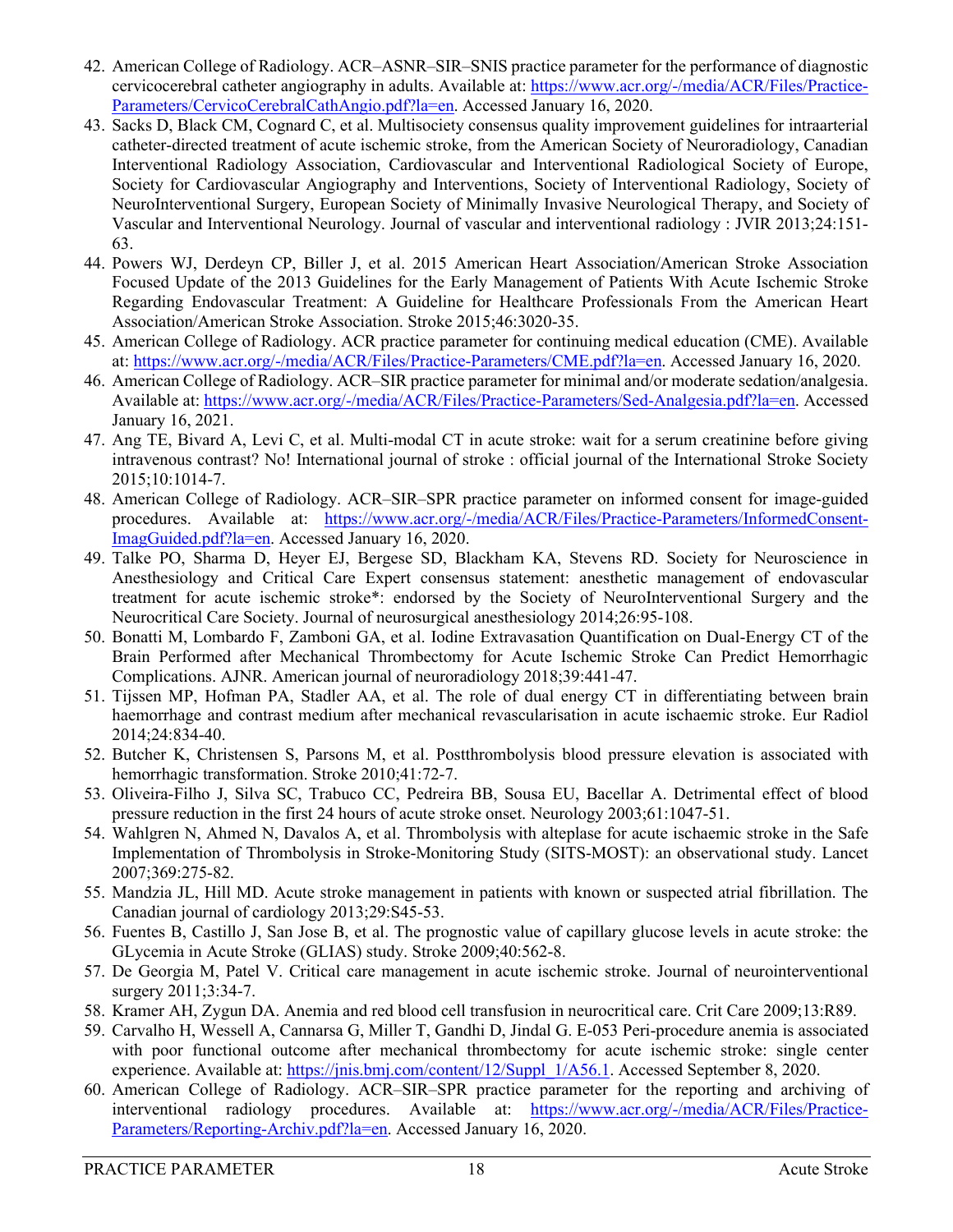- <span id="page-18-0"></span>61. Brinjikji W, Rabinstein AA, McDonald JS, Cloft HJ. Socioeconomic disparities in the utilization of mechanical thrombectomy for acute ischemic stroke in US hospitals. AJNR. American journal of neuroradiology 2014;35:553-6.
- <span id="page-18-1"></span>62. Barber PA, Demchuk AM, Zhang J, Buchan AM. Validity and reliability of a quantitative computed tomography score in predicting outcome of hyperacute stroke before thrombolytic therapy. ASPECTS Study Group. Alberta Stroke Programme Early CT Score. Lancet 2000;355:1670-4.
- <span id="page-18-2"></span>63. Barber PA, Hill MD, Eliasziw M, et al. Imaging of the brain in acute ischaemic stroke: comparison of computed tomography and magnetic resonance diffusion-weighted imaging. Journal of neurology, neurosurgery, and psychiatry 2005;76:1528-33.
- 64. Finlayson O, John V, Yeung R, et al. Interobserver agreement of ASPECT score distribution for noncontrast CT, CT angiography, and CT perfusion in acute stroke. Stroke 2013;44:234-6.
- 65. Kosior RK, Lauzon ML, Steffenhagen N, Kosior JC, Demchuk A, Frayne R. Atlas-based topographical scoring for magnetic resonance imaging of acute stroke. Stroke 2010;41:455-60.
- 66. Nezu T, Koga M, Nakagawara J, et al. Early ischemic change on CT versus diffusion-weighted imaging for patients with stroke receiving intravenous recombinant tissue-type plasminogen activator therapy: stroke acute management with urgent risk-factor assessment and improvement (SAMURAI) rt-PA registry. Stroke 2011;42:2196-200.
- <span id="page-18-3"></span>67. Kernan WN, Ovbiagele B, Black HR, et al. Guidelines for the prevention of stroke in patients with stroke and transient ischemic attack: a guideline for healthcare professionals from the American Heart Association/American Stroke Association. Stroke 2014;45:2160-236.
- 68. Easton JD, Saver JL, Albers GW, et al. Definition and evaluation of transient ischemic attack: a scientific statement for healthcare professionals from the American Heart Association/American Stroke Association Stroke Council; Council on Cardiovascular Surgery and Anesthesia; Council on Cardiovascular Radiology and Intervention; Council on Cardiovascular Nursing; and the Interdisciplinary Council on Peripheral Vascular Disease. The American Academy of Neurology affirms the value of this statement as an educational tool for neurologists. Stroke 2009;40:2276-93.
- <span id="page-18-5"></span>69. Sacco RL, Kasner SE, Broderick JP, et al. An updated definition of stroke for the 21st century: a statement for healthcare professionals from the American Heart Association/American Stroke Association. Stroke 2013;44:2064-89.
- <span id="page-18-4"></span>70. Jayaraman MV, Hussain MS, Abruzzo T, et al. Embolectomy for stroke with emergent large vessel occlusion (ELVO): report of the Standards and Guidelines Committee of the Society of NeuroInterventional Surgery. Journal of neurointerventional surgery 2015;7:316-21.
- <span id="page-18-6"></span>71. Lyden P. Using the National Institutes of Health Stroke Scale: A Cautionary Tale. Stroke 2017;48:513-19.
- <span id="page-18-7"></span>72. Liebeskind DS, Bracard S, Guillemin F, et al. eTICI reperfusion: defining success in endovascular stroke therapy. Journal of neurointerventional surgery 2019;11:433-38.
- 73. Tung EL, McTaggart RA, Baird GL, et al. Rethinking Thrombolysis in Cerebral Infarction 2b: Which Thrombolysis in Cerebral Infarction Scales Best Define Near Complete Recanalization in the Modern Thrombectomy Era? Stroke 2017;48:2488-93.
- 74. Zaidat OO, Yoo AJ, Khatri P, et al. Recommendations on angiographic revascularization grading standards for acute ischemic stroke: a consensus statement. Stroke 2013;44:2650-63.
- <span id="page-18-8"></span>75. National Institutes of Health. NIH Stroke Scale. Available at: [http://www.nihstrokescale.org/.](http://www.nihstrokescale.org/) Accessed July 3, 2017.

#### **OLD REFERENCES**

#### **Appendix A**

For the purpose of this practice parameter, the following definitions apply:

Alberta Stroke Program Early Computed Tomographic Score (ASPECTS) – A method of measuring early ischemic change, originally described with noncontrast computed tomography (CT) [\[62\]](#page-18-1) and subsequently applied to other CT modalities and to MRI [\[63-66\]](#page-18-2), which predicts functional outcome and hemorrhage risk in patients who are candidates for intravenous thrombolysis and thrombectomy.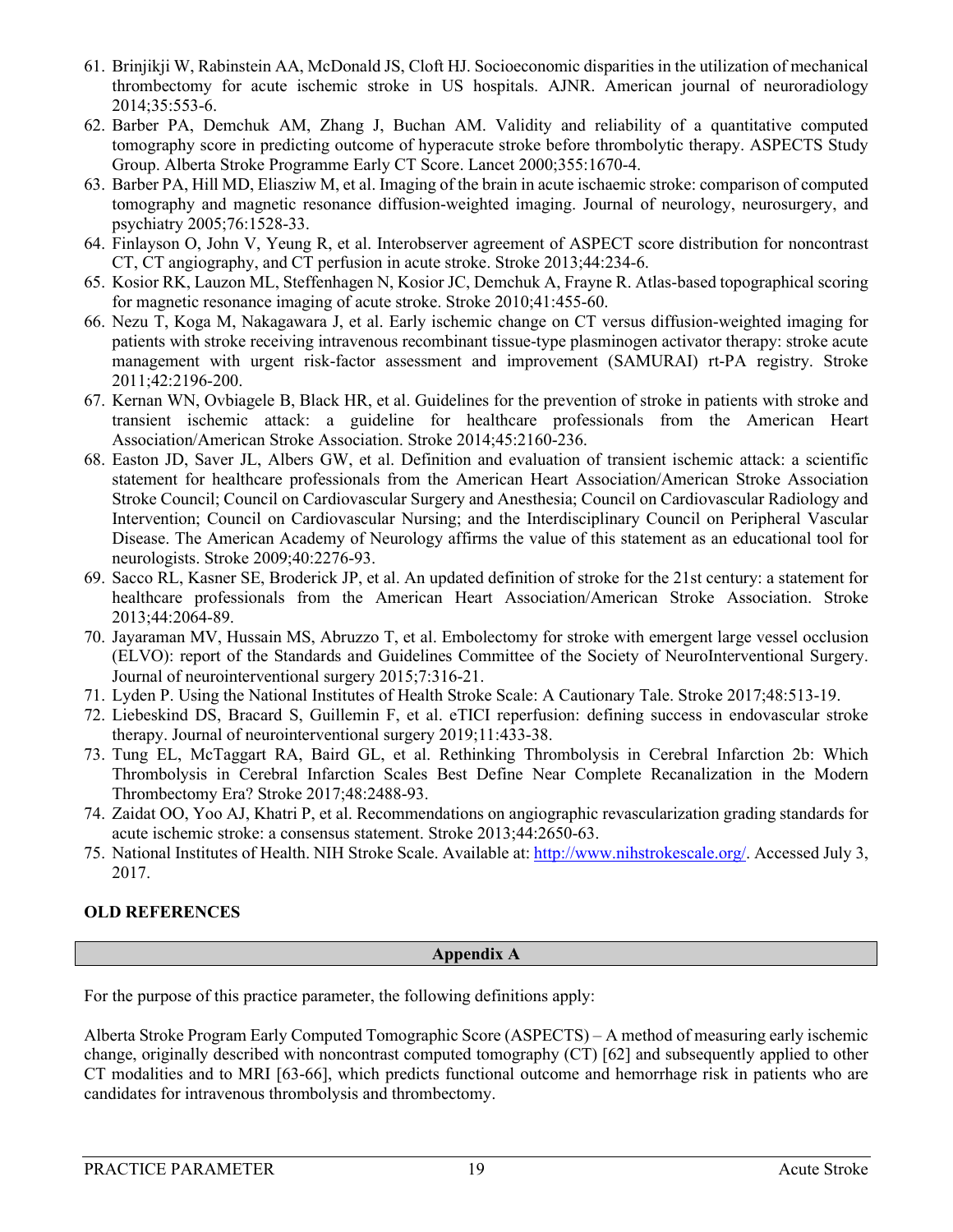Class of recommendation – A *Class 1* recommendation represents a strong recommendation or indication, for which there is evidence for and/or general agreement that the procedure or treatment is useful and effective. A *Class 2a* recommendation represents a moderate level of recommendation, in which a course of action is considered reasonable or may be useful or beneficial. The weight of evidence or opinion is in favor of the procedure or treatment. A *Class 2b* recommendation represents a weaker recommendation, in which a course of action might be reasonable, may be considered, or where the usefulness/effectiveness is considered uncertain or less well established by evidence or opinion. A *Class 3* recommendation represents a course of action for which there is evidence and/or general agreement that the procedure or treatment is not useful/effective, and in some cases may be harmful [\[17](#page-15-13)[,67\]](#page-18-3).

Central nervous system infarction – CNS infarction is brain, spinal cord, or retinal cell death attributable to ischemia, based on pathological, imaging, other objective evidence of cerebral, spinal cord, or retinal focal ischemic injury in a defined vascular distribution, or clinical evidence of cerebral, spinal cord, or retinal focal ischemic injury based on symptoms persisting >24 hours or until death, and other etiologies excluded. (Note: CNS infarction includes hemorrhagic infarctions (HI), types I and II; see "Hemorrhagic Infarction" [\[17](#page-15-13)[,67-69\]](#page-18-3).)

Diagnostic catheter angiography – a minimally invasive procedure involving percutaneous catheterization of any of the arteries or veins involving the head and neck, brain, or spinal cord, performed with injection of a radiocontrast agent and digital subtraction imaging.

ELVO – Any acute occlusion of the internal carotid, proximal anterior cerebral, proximal middle cerebral (M1 and M2 segments), proximal posterior cerebral, or vertebrobasilar arteries documented by vascular imaging [\[70\]](#page-18-4).

HI – Type I is defined by petechiae of blood along the margins of the infarction, whereas Type II has confluent petechiae within the infarction but without a space-occupying effect. HI is characterized by its lack of mass effect [\[69\]](#page-18-5).

Intracerebral hemorrhage (ICH) – A focal collection of blood within the brain parenchyma or ventricular system that is not caused by trauma (Note: ICH includes parenchymal hemorrhages after CNS infarction; see "Hemorrhagic Infarction" and "Parenchymal Infarction" [\[69\]](#page-18-5).)

Ischemic stroke – An episode of neurological dysfunction caused by focal cerebral, spinal, or retinal infarction (Note: Evidence of CNS infarction is as defined previously [\[17](#page-15-13)[,67-69\]](#page-18-3).)

Level of evidence – *Level A* evidence is high-level evidence, most often derived from more than one randomized controlled trial, a meta-analysis of high-quality randomized controlled trials, or a randomized controlled trial supported by a high-quality registry. *Level B* evidence is moderate-quality evidence, which may be derived from randomized controlled trials or a well-designed nonrandomized study, or a meta-analysis of such trials. *Level C* evidence is considered limited- or lower-level evidence, based on observational trials or registries, meta-analyses of such trials, or consensus of expert opinion based on experience [\[17](#page-15-13)[,67\]](#page-18-3).

Major complication – An event that results in admission to the hospital for therapy (for outpatient procedures), an unplanned increase in the level of care, an unplanned increase in the length of hospital stay, or in permanent adverse sequelae or death (for further information, see the [Proposal of a New Adverse Event Classification by the Society](https://www.jvir.org/article/S1051-0443(17)30576-6/pdf)  [of Interventional Radiology Standards of Practice Committee\)](https://www.jvir.org/article/S1051-0443(17)30576-6/pdf).

Mechanical thrombectomy – A minimally invasive procedure involving diagnostic catheter angiography followed by direct removal of a thromboembolus from a target vessel using catheter-based techniques. Examples may involve use of a stent retriever or an aspiration device, with or without maceration of the clot.

Minor complication – An event that results in no sequelae or requires minimal therapy or a short hospital stay for observation (for further information, see the [Proposal of a New Adverse Event Classification by the Society of](https://www.jvir.org/article/S1051-0443(17)30576-6/pdf)  [Interventional Radiology Standards of Practice Committee\)](https://www.jvir.org/article/S1051-0443(17)30576-6/pdf).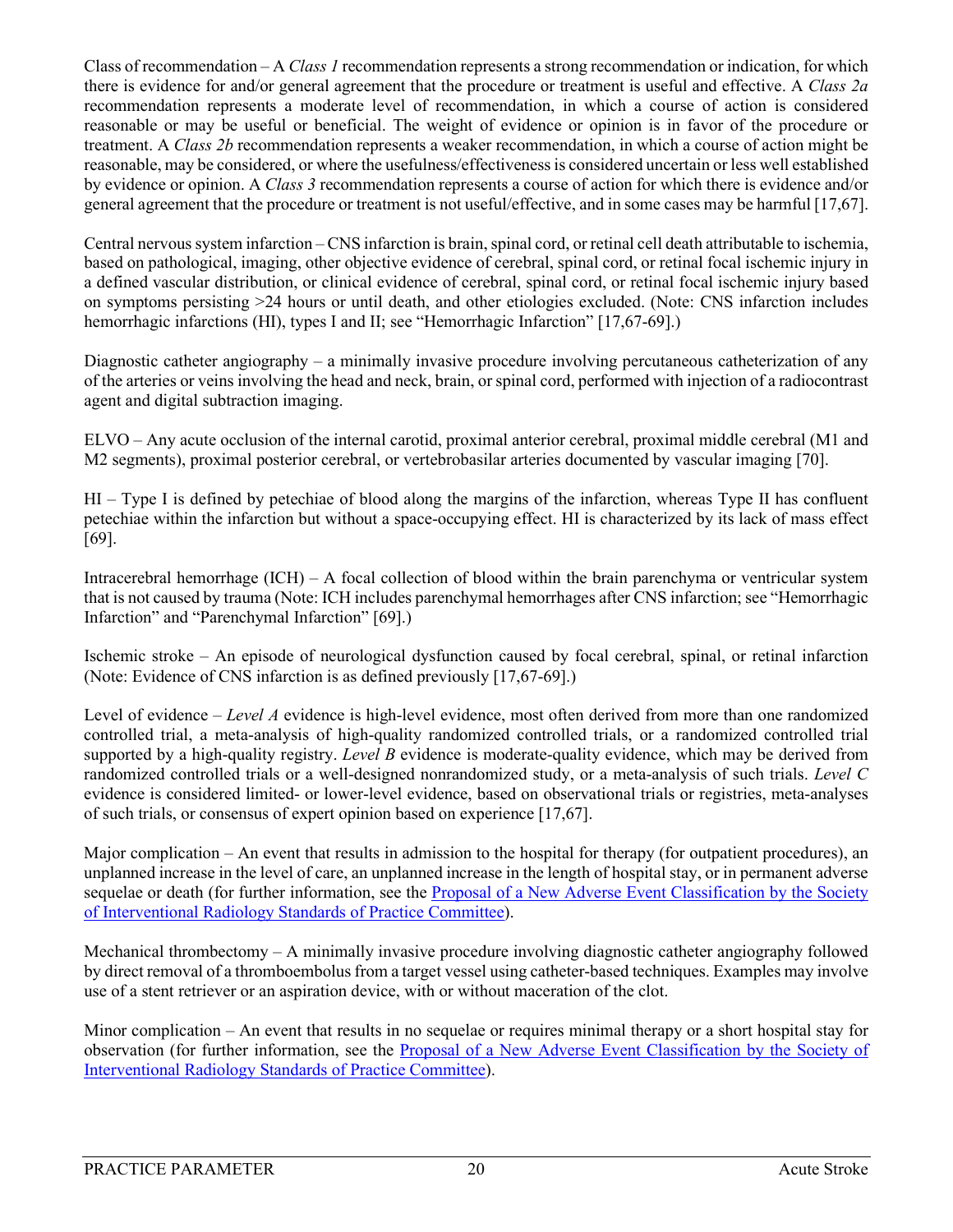mRS – A 7-point ordinal scale for measuring the degree of disability or dependence of patients who have suffered a stroke. It is a measure of overall functional outcome, rather than specific symptom severity. The scale ranges from 0 (no symptoms) to 6 (dead) (see Appendix B).

Modified thrombolysis in cerebral infarction (mTICI) or expanded thrombolysis in cerebral infarction (eTICI) score – A scale ranging from 0 to 3 that describes the degree of (re)perfusion of an artery past its initial occlusion and into its distal branches. A score of 0 indicates no perfusion, whereas a score of 3 indicates full reperfusion with filling of all the distal branches, including M3 and M4 (see Appendix C).

NIHSS – A 42-point scale used to objectively and reproducibly quantify the severity of select symptoms caused by a stroke. The NIHSS is composed of 11 items, each of which scores a specific area of neurological function from 0 (not present) up to 4 (most severe). In the case of coma, certain scores (eg, those for ataxia) default to 0, so the maximum score in a comatose patient is 39 [\[71\]](#page-18-6). Other stroke evaluation scales are published [\[72-74\]](#page-18-7).

Parenchymal hemorrhage (PH) – Type I is a confluent hemorrhage limited to <30% of the infarcted area with only mild space-occupying effect, and Type II is >30% of the infarcted area and/or exerts a significant space-occupying effect. PH is characterized by the presence of mass effect, similar to the Intracerebral hemorrhage (ICH) definition of a focal collection of blood. PH should be considered ICHs [\[69\]](#page-18-5).

Stent retriever – A stent-like device that is used to remove a thromboembolus from an occluded vessel.

Stroke caused by ICH – Rapidly developing clinical signs of neurological dysfunction attributable to a focal collection of blood within the brain parenchyma or ventricular system that is not caused by trauma [\[69\]](#page-18-5).

Subarachnoid hemorrhage – Bleeding into the subarachnoid space (the space between the arachnoid membrane and the pia matter of the brain or spinal cord) [\[69\]](#page-18-5).

Threshold – A specific level of an indicator that should prompt the performance of a review

Thrombolysis – A method of dissolving a thromboembolus within an occluded vessel using a fibrinolytic medication, such as alteplase. At this time, alteplase is the only FDA-approved medication for use for patients with acute stroke and is only FDA-approved for intravenous use within 3 hours from time of onset or last known well. Per AHA/ASA guidelines, intravenous alteplase may be used up to 4.5 hours from onset or last known well in select, eligible patients. The intra-arterial administration of thrombolytics is well described, though considered "off-label" for acute stroke patients [\[67\]](#page-18-3).

#### **Appendix B modified Rankin Scale [\[75\]](#page-18-8)**

 $0 =$  Grade 0: No signs or symptoms

- 1 = Grade 1: No significant disability; able to carry out all the usual activities of daily living without assistance. NOTE: This does not preclude the presence of weakness, sensory loss, language disturbance, etc, but implies that these are mild and do not or have not caused patient to limit his/her activities (eg, if employed before, is still employed at the same job).
- 2 = Grade 2: Slight disability; unable to carry out some previous activities but able to look after own affairs without much assistance (eg, unable to return to prior job, unable to do some household chores, but able to get along without daily supervision or help)
- $3$  = Grade 3: Moderate disability requiring some help but able to walk without assistance (eg, needs daily supervision; needs assistance with small aspects of dressing, hygiene; unable to read or communicate clearly). NOTE: Use of ankle-foot orthotic or cane does not imply that the patient needs assistance.
- 4 = Grade 4: Moderately severe disability; unable to walk without assistance and unable to attend bodily needs without assistance (eg, needs 24-hour supervision and moderate to maximum assistance on several activities of daily living but still able to do some activities by self or with minimal assistance)
- 5 = Grade 5: Severe disability; bedridden, incontinent, and requiring constant nursing care and attention
- $6$  = Stroke death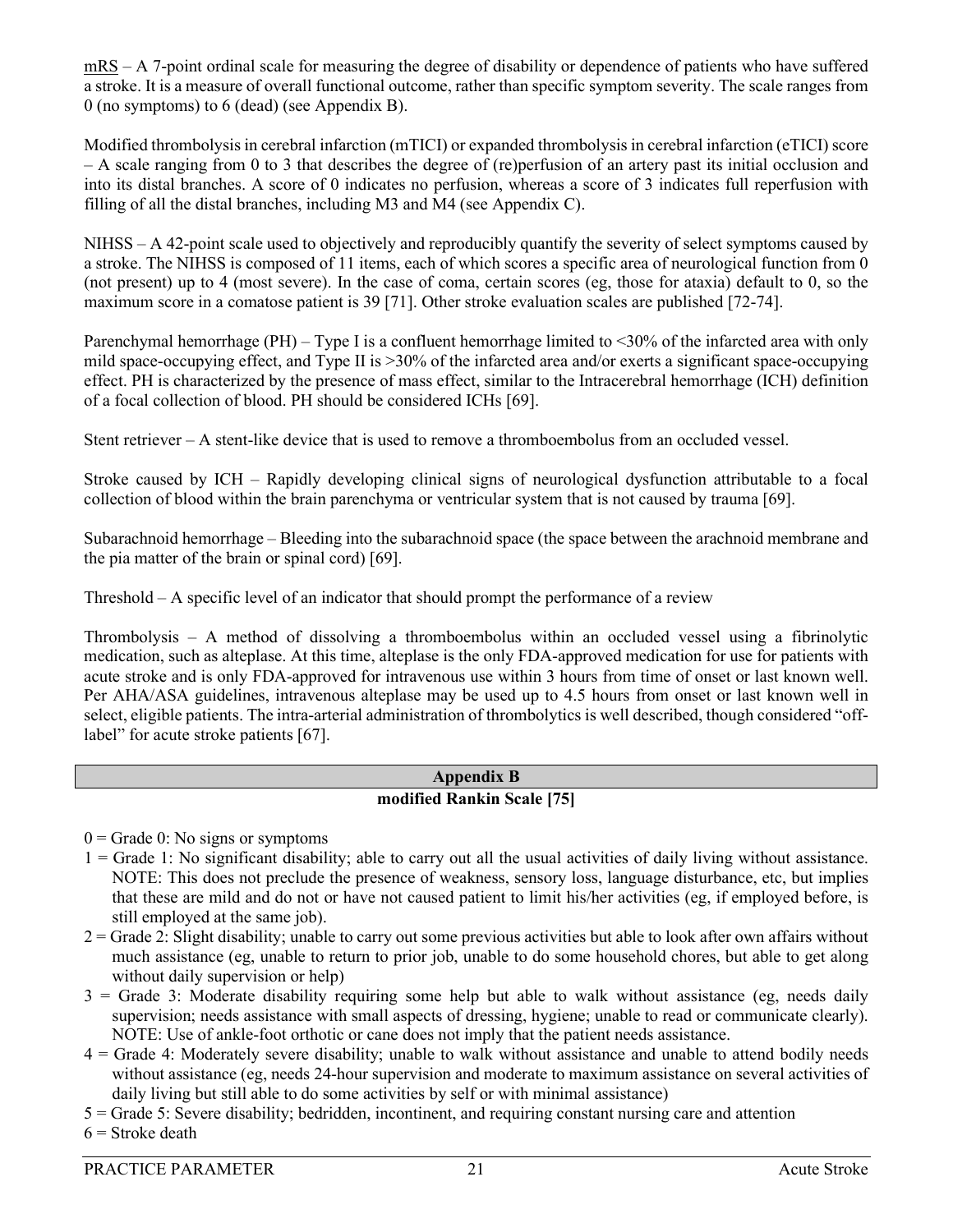## 9 = Unknown (not obtainable from history or no follow-up)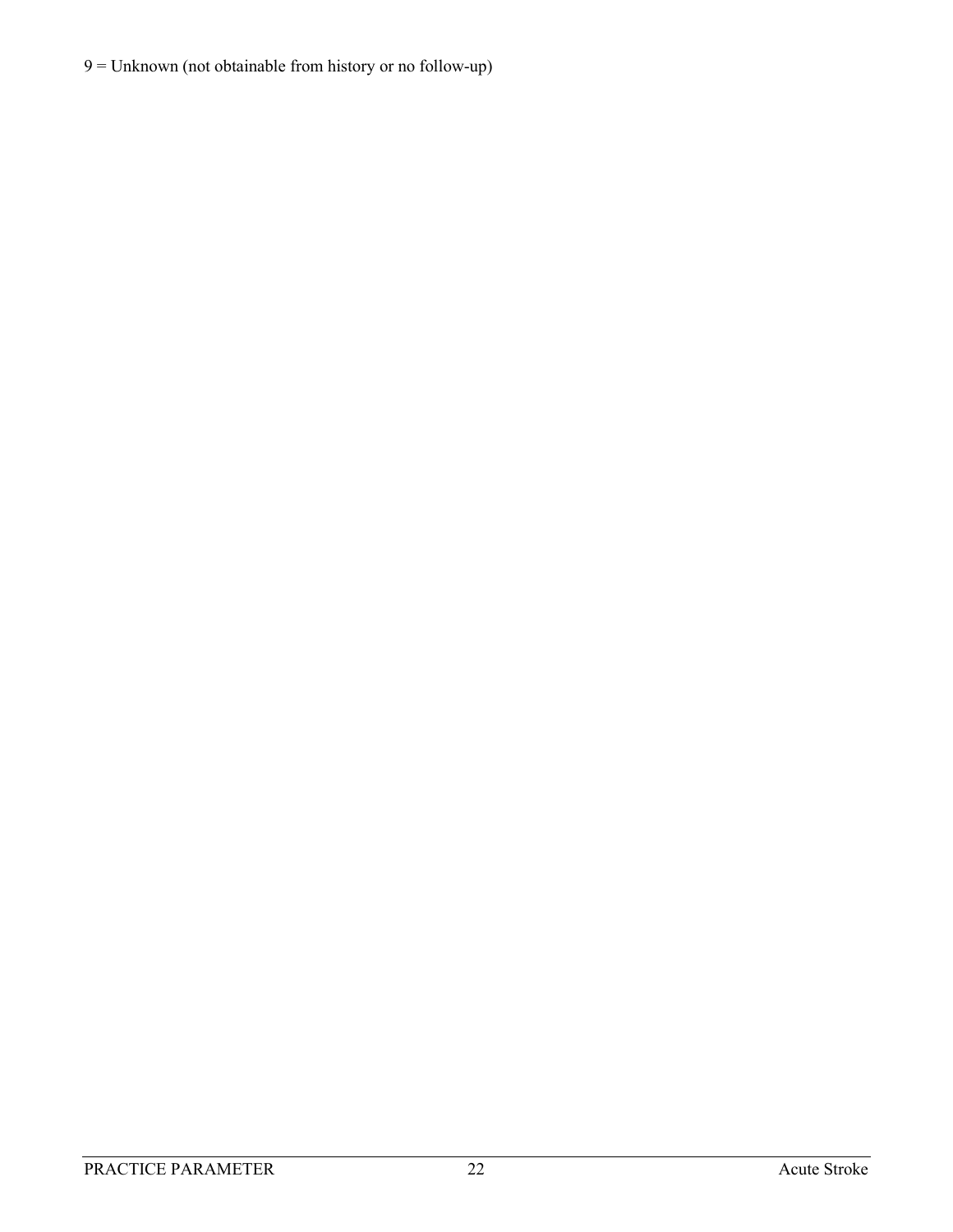## **Appendix C**

## **National Institutes of Health Stroke Scale Worksheet for Scoring Stroke Symptoms [75]**

| E CENTER STRORE SCALE FLOWSHEET<br>National Institute of Health Stroke Scale (NIHSS) |                                                                                                                                                                                                                                                                                                                                    |                                                                                                                                                                                                                                                                                                |                              |  |  |  |  |
|--------------------------------------------------------------------------------------|------------------------------------------------------------------------------------------------------------------------------------------------------------------------------------------------------------------------------------------------------------------------------------------------------------------------------------|------------------------------------------------------------------------------------------------------------------------------------------------------------------------------------------------------------------------------------------------------------------------------------------------|------------------------------|--|--|--|--|
|                                                                                      | A complete NIH Stroke score consists of all 11 elements of the<br>NIH Stroke Scale, A modified NIH Stroke scale consists of<br>asterisk (*) items 1, 4, 5, 6. Pupil exam may be ordered in<br>addition to the NIH Stroke scale, but is not included in the score.<br>GCS is NOT included on the flowsheet, but ordered separately. | Enter Stroke Scale scores for<br>each item in the space provided.<br>NT denotes non-testable.                                                                                                                                                                                                  | DATE<br><b>TIME</b>          |  |  |  |  |
| <b>LEVEL OF<br/>CONSCIOUSNESS</b>                                                    | '1a. Level of consciousness                                                                                                                                                                                                                                                                                                        | $0 =$ alert<br>1<br>= drowsy but arousable<br>2<br>$=$ stuporous<br>3<br>= coma                                                                                                                                                                                                                |                              |  |  |  |  |
|                                                                                      | *1b. Level of consciousness questions<br>(month, age)                                                                                                                                                                                                                                                                              | ठ<br>= answers both correctly<br>1<br>= answers one correctly<br>$\overline{2}$<br>= both incorrect                                                                                                                                                                                            |                              |  |  |  |  |
|                                                                                      | *1c. Level of consciousness commands<br>(1. open, then close eyes 2. make fist, then let go)                                                                                                                                                                                                                                       | = performs both correctly<br>o<br>$\equiv$<br>performs one correctly<br>1<br>$\overline{2}$<br>= both incorrect<br>$\overline{\mathfrak{o}}$<br>$=$ normal                                                                                                                                     |                              |  |  |  |  |
| VISION                                                                               | 2. Best gaze<br>(ability to follow examiner's finger across horizontal plane)<br>Visual<br>3.                                                                                                                                                                                                                                      | partial gaze palsy<br>$\equiv$<br>1<br>$\mathbf{r}$<br>forced deviation<br>o<br>$=$ no visual loss                                                                                                                                                                                             |                              |  |  |  |  |
|                                                                                      | (visual stimulus to patient's visual field quadrants - see<br>diagram on back of form)                                                                                                                                                                                                                                             | = partial hemianopsia<br>1<br>$\equiv$<br>complete hemianopsia<br>$\overline{\mathbf{z}}$<br>= bilateral hemianopsia (blind)<br>з                                                                                                                                                              |                              |  |  |  |  |
| <b>MOVEMENT</b>                                                                      | *4. Facial palsy<br>(shows teeth, raise eyebrows, squeeze eyes shut)                                                                                                                                                                                                                                                               | $\Omega$<br>$= normal$<br>minor asymmetry upon smiling, flattened nasolabial fold<br>1<br>$\mathbf{2}$<br>$\equiv$<br>partial (total or near total paralysis of lower face)<br>3<br>complete absence of movement in upper and lower<br>$=$<br>face (of one or both sides)                      |                              |  |  |  |  |
|                                                                                      | *5a. Motor arm - LEFT<br>*5b. Motor arm - RIGHT<br>(extends arms with palms DOWN to 90 degrees if sitting,<br>45 degrees if supine and hold for 10 seconds - score                                                                                                                                                                 | = no drift for 10 seconds<br>$^{\circ}$<br>= drift, does NOT hit bed<br>1<br>$\overline{2}$<br>= some effort against gravity, limb falls<br>to bed, some movement<br>$\mathbf{3}$<br>no effort against gravity, limb falls to                                                                  | Left                         |  |  |  |  |
|                                                                                      | drift/movement)                                                                                                                                                                                                                                                                                                                    | bed, some movement<br>4<br>$=$ no movement<br>NT = amputation, joint fusion<br>(explain)                                                                                                                                                                                                       | Right                        |  |  |  |  |
|                                                                                      | *6a. Motor leg - LEFT<br>*6b. Motor leg - RIGHT<br>(while supine, hold leg at 30 degrees for 5 seconds -<br>score drift/movement)                                                                                                                                                                                                  | $=$ no drift for 5 seconds<br>o<br>= drift, does NOT hit bed<br>1<br>ż<br>some effort against gravity, limb falls<br>$\equiv$<br>to bed, some movement<br>3<br>$\equiv$<br>no effort against gravity, limb falls to                                                                            | Left                         |  |  |  |  |
|                                                                                      |                                                                                                                                                                                                                                                                                                                                    | bed, some movement<br>4<br># no movement<br>NT = amputation, joint fusion<br>(explain)                                                                                                                                                                                                         | Right                        |  |  |  |  |
|                                                                                      | 7. Limb ataxia<br>(finger to nose, heel down shin)                                                                                                                                                                                                                                                                                 | = absent or affected limb too weak to perform exam<br>o<br>= present in one limb<br>1<br>$\overline{2}$<br>$=$ present in two limbs                                                                                                                                                            |                              |  |  |  |  |
| <b>SENSORY</b>                                                                       | 8.<br>Sensory<br>(pin prick to face, arm, trunk and leg - compare side to side)                                                                                                                                                                                                                                                    | ٥<br>= normal<br>mild to moderate loss "not as sharp"<br>$\equiv$<br>$\overline{2}$<br>$=$<br>severe loss, total sensory loss, patient unaware<br>of being touched                                                                                                                             |                              |  |  |  |  |
| LANGUAGE                                                                             | <b>Best language</b><br>9.<br>(name items, describe a picture and read sentences -<br>see reverse side for use of words and pictures to aide in<br>assessment)                                                                                                                                                                     | $\overline{\mathfrak{o}}$<br>$=$ no aphasia<br>$=$<br>mild to moderate aphasia, examiner can identity<br>picture from patient response<br>$\overline{2}$<br>severe aphasia, examiner CANNOT identify<br>$\equiv$<br>pictures from patient response<br>3<br>mute, no useable speech<br>$\equiv$ |                              |  |  |  |  |
|                                                                                      | 10. Dysarthria<br>(evaluate speech clarity by patient repeating listed words-<br>see reverse side for use of words to aide in assessment)                                                                                                                                                                                          | $\overline{\mathfrak{o}}$<br>$= normal$<br>$\mathfrak{m}$<br>mild, slurs some words<br>1<br>$\overline{2}$<br>$=$<br>severe, slurred speech, unintelligible or mute<br>$MT =$<br>intubated or other physical barrier<br>(explain)                                                              |                              |  |  |  |  |
|                                                                                      | 11. Extinction and inattention<br>(use information from prior testing to identify neglect or<br>double simultaneous stimuli testing - modality: visual<br>tactile/auditory, spacial)                                                                                                                                               | normal<br>ᡒ<br>∓<br>$\equiv$<br>inattention or extinction in one modality<br>2<br>profound hemi-inattention or hemi-inattention in<br>more than one modality                                                                                                                                   |                              |  |  |  |  |
| EYES                                                                                 | Pupil exam<br>(see reverse side for diagram of mm)<br>Not included in NIHSS Stroke Scale score                                                                                                                                                                                                                                     | Size<br>Reaction<br>Size                                                                                                                                                                                                                                                                       | Left<br>Left<br>Right        |  |  |  |  |
| $Reactive = R$<br>Nonreactive = N<br>Initials/Signatures:                            |                                                                                                                                                                                                                                                                                                                                    | Reaction<br>Total MODIFIED NIH                                                                                                                                                                                                                                                                 | Right<br>Stroke Scale Score: |  |  |  |  |
|                                                                                      |                                                                                                                                                                                                                                                                                                                                    | <b>Total COMPLETE NIH</b><br>Stroke Scale Score:                                                                                                                                                                                                                                               | Initials:                    |  |  |  |  |
|                                                                                      |                                                                                                                                                                                                                                                                                                                                    |                                                                                                                                                                                                                                                                                                |                              |  |  |  |  |

# STROKE CENTER STROKE SCALE ELOWSHEET

Patient Name

#### STROKE CENTER STROKE SCALE FLOWSHEET

Îπ,